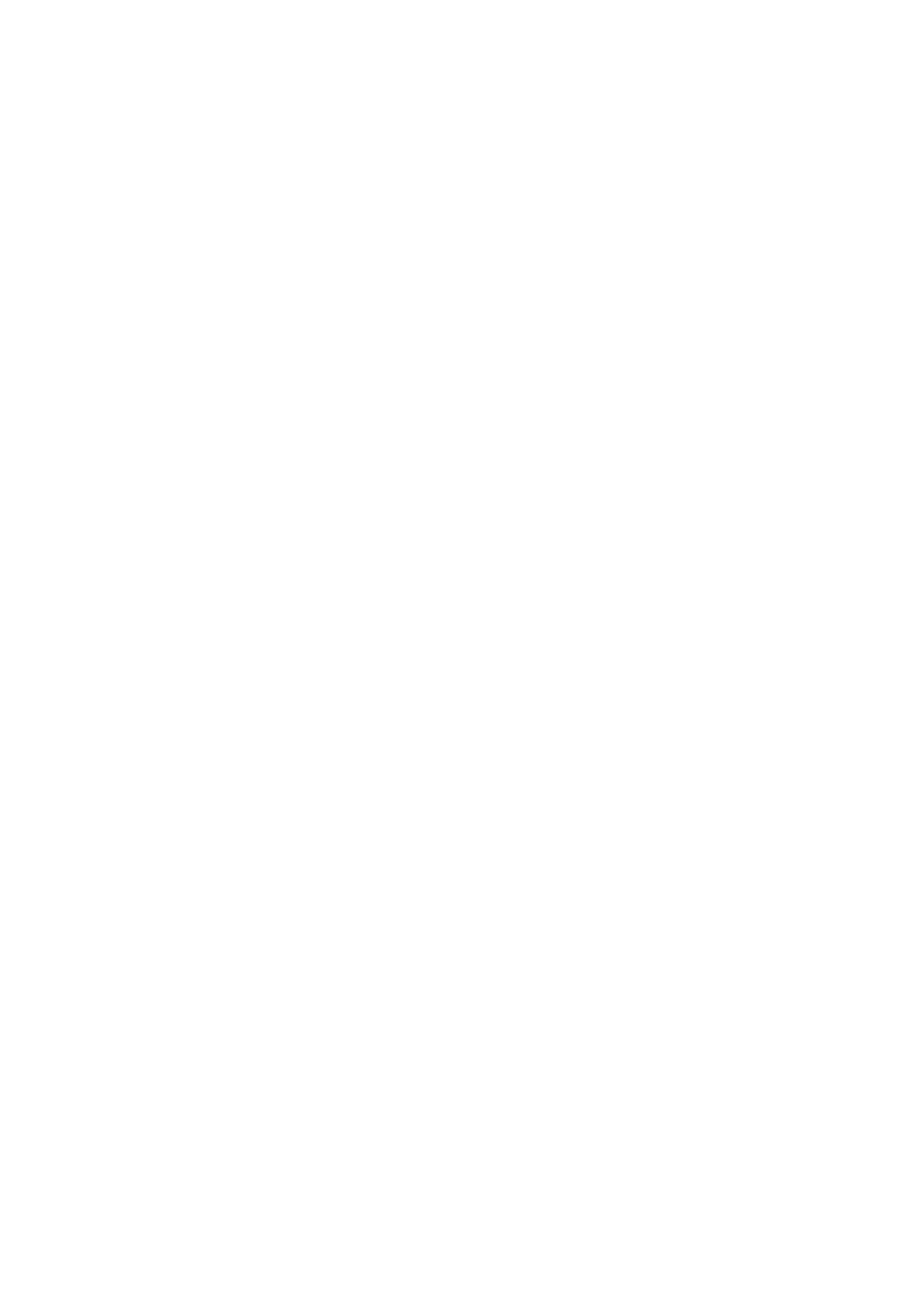# Tourism Economics*:*

# *A Practical Perspective*

Edited by

Metin Kozak and Nazmi Kozak

Cambridge **Scholars** Publishing

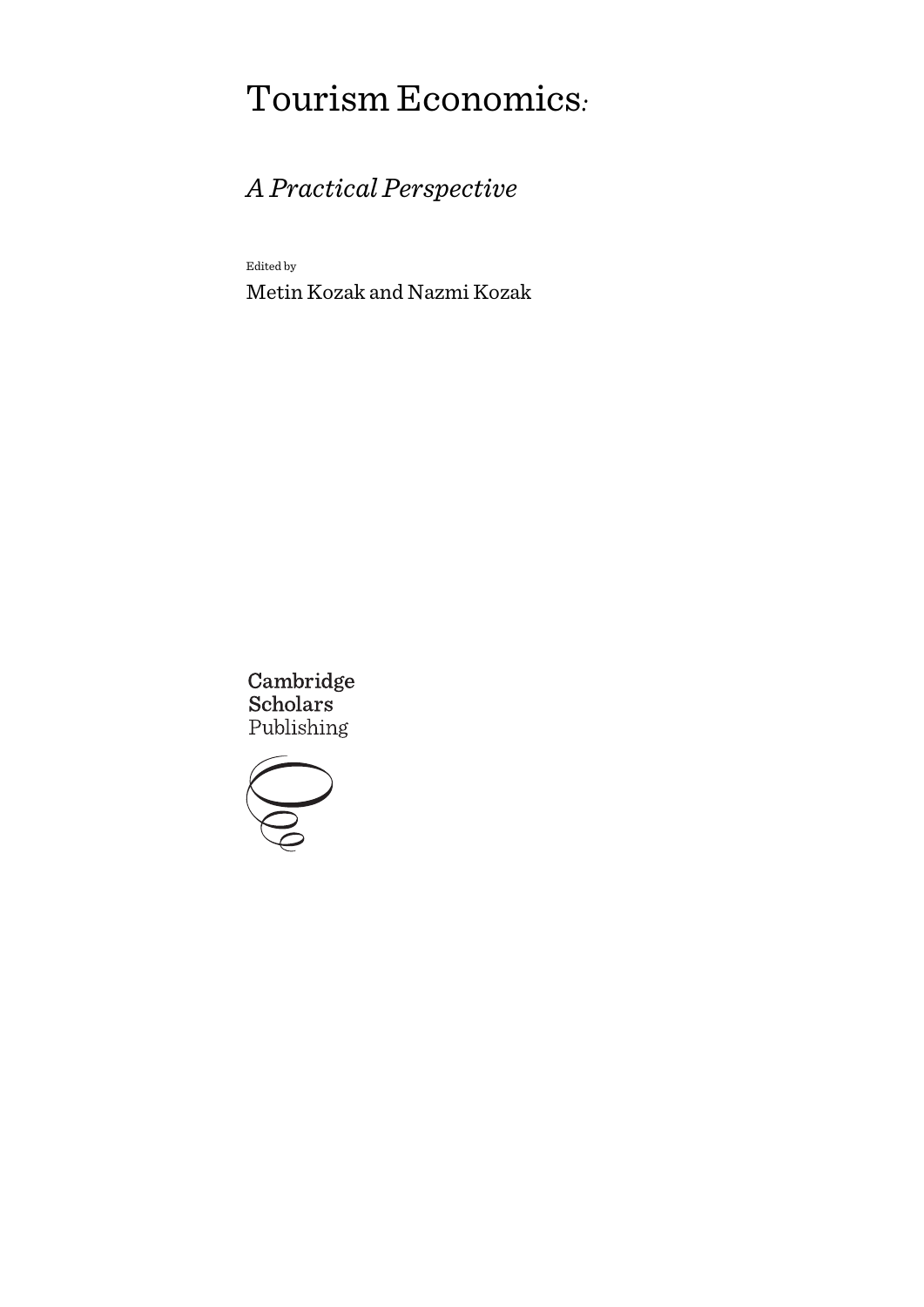Tourism Economics: A Practical Perspective

Edited by Metin Kozak and Nazmi Kozak

This book first published 2015

Cambridge Scholars Publishing

Lady Stephenson Library, Newcastle upon Tyne, NE6 2PA, UK

British Library Cataloguing in Publication Data A catalogue record for this book is available from the British Library

Copyright © 2015 by Metin Kozak, Nazmi Kozak and contributors

All rights for this book reserved. No part of this book may be reproduced, stored in a retrieval system, or transmitted, in any form or by any means, electronic, mechanical, photocopying, recording or otherwise, without the prior permission of the copyright owner.

ISBN (10): 1-4438-7755-7 ISBN (13): 978-1-4438-7755-8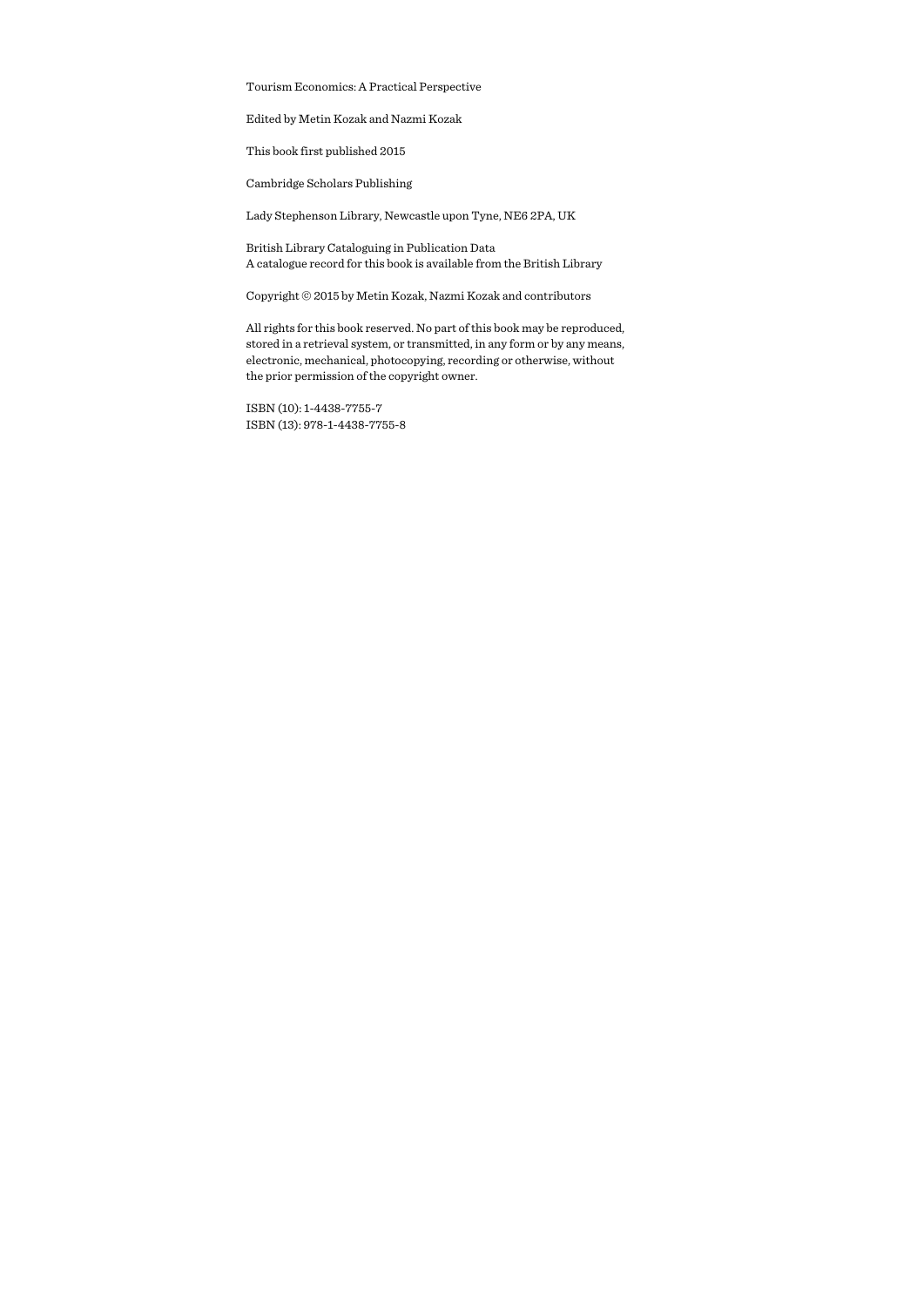# TABLE OF CONTENTS

| Metin Kozak and Nazmi Kozak                                                                                                                                           |
|-----------------------------------------------------------------------------------------------------------------------------------------------------------------------|
|                                                                                                                                                                       |
| The Balearic Islands: Economy and Redistribution Effects of Tourism<br>Clemente Polo and Elisabeth Valle                                                              |
|                                                                                                                                                                       |
| Investment Profile of Tourism Enterprises in Portugal<br>Rui Costa, Carlos Costa and Zélia Breda                                                                      |
| The Contribution of the Tourism Industry to the Local Economy<br>Selma Karuaihe, Nthabiseng Tsoanamatsie, Lebogang Mashile,<br>Maria Molokomme and Charles Nhemachena |
| The Economic and Political Utility of National Parks<br>Kathy Rettie                                                                                                  |
|                                                                                                                                                                       |
| The Impact of Tourism on Income Inequality<br>Ahmad Assadzadeh and Akbar Ghasemi Yalghouzaghaj                                                                        |
| Multi-Professionalism and Professional Mobility in the Hospitality<br>Industry<br>Georgia Despotaki, Paris Tsartas, Theodoros Stavrinoudis                            |
| and Maria Doumi                                                                                                                                                       |
| Chinese International Travellers: Who Are They?<br>Vitor Rodrigues and Zélia Breda                                                                                    |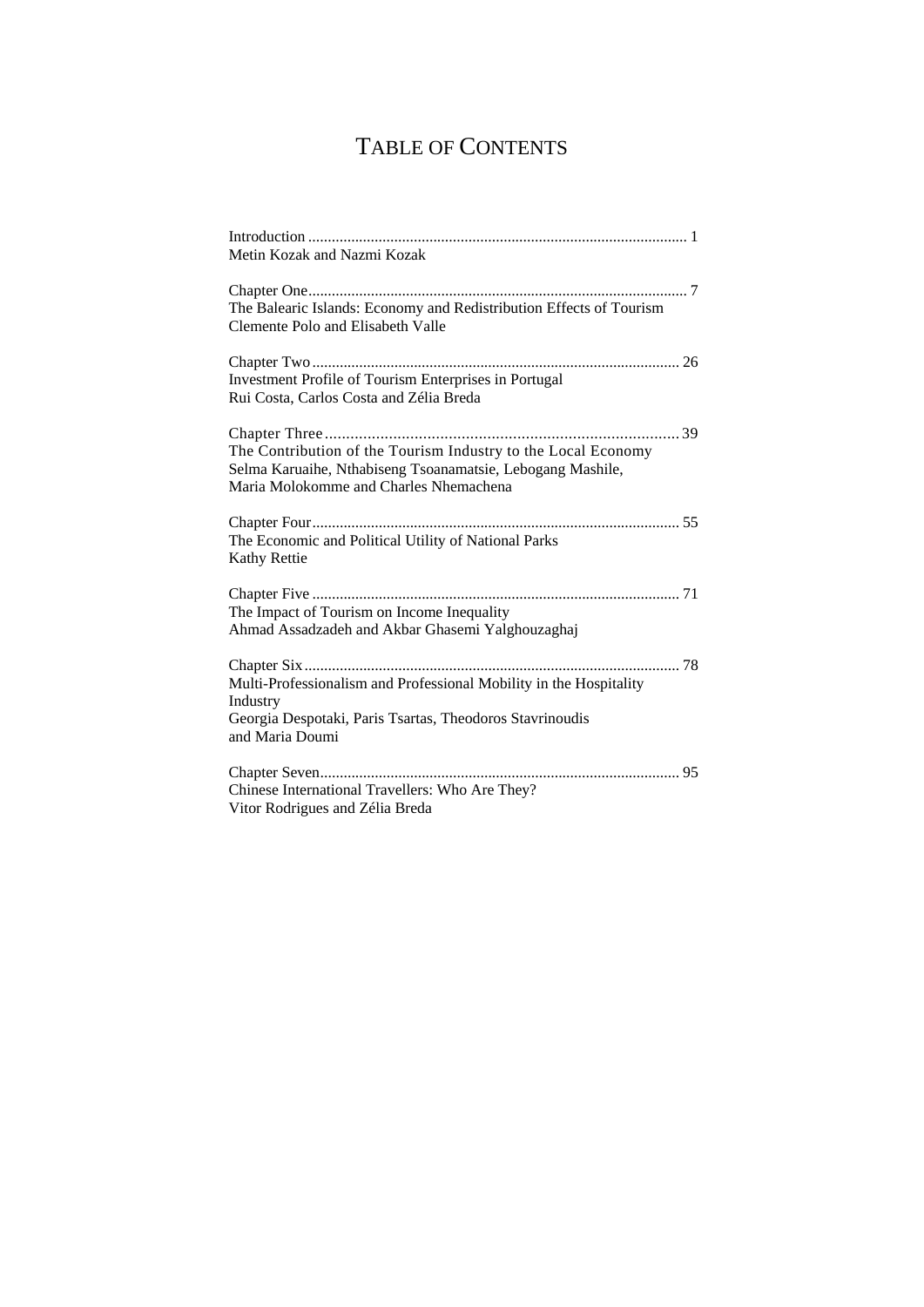#### vi Table of Contents

| Troubling Waters of Otherness: Implications for Music, Culture<br>and Tourism                                    |  |
|------------------------------------------------------------------------------------------------------------------|--|
| Mtafiti Imara and Ranjeeta Basu                                                                                  |  |
| Location–Based Determinants of Accommodation Prices<br>Tomasz Napierała and Katarzyna Leśniewska                 |  |
| A US Tourism Demand Forecasting Study based on the Performance<br>of the Stock Markets<br>Ye Zhang and Nanxi Yan |  |
|                                                                                                                  |  |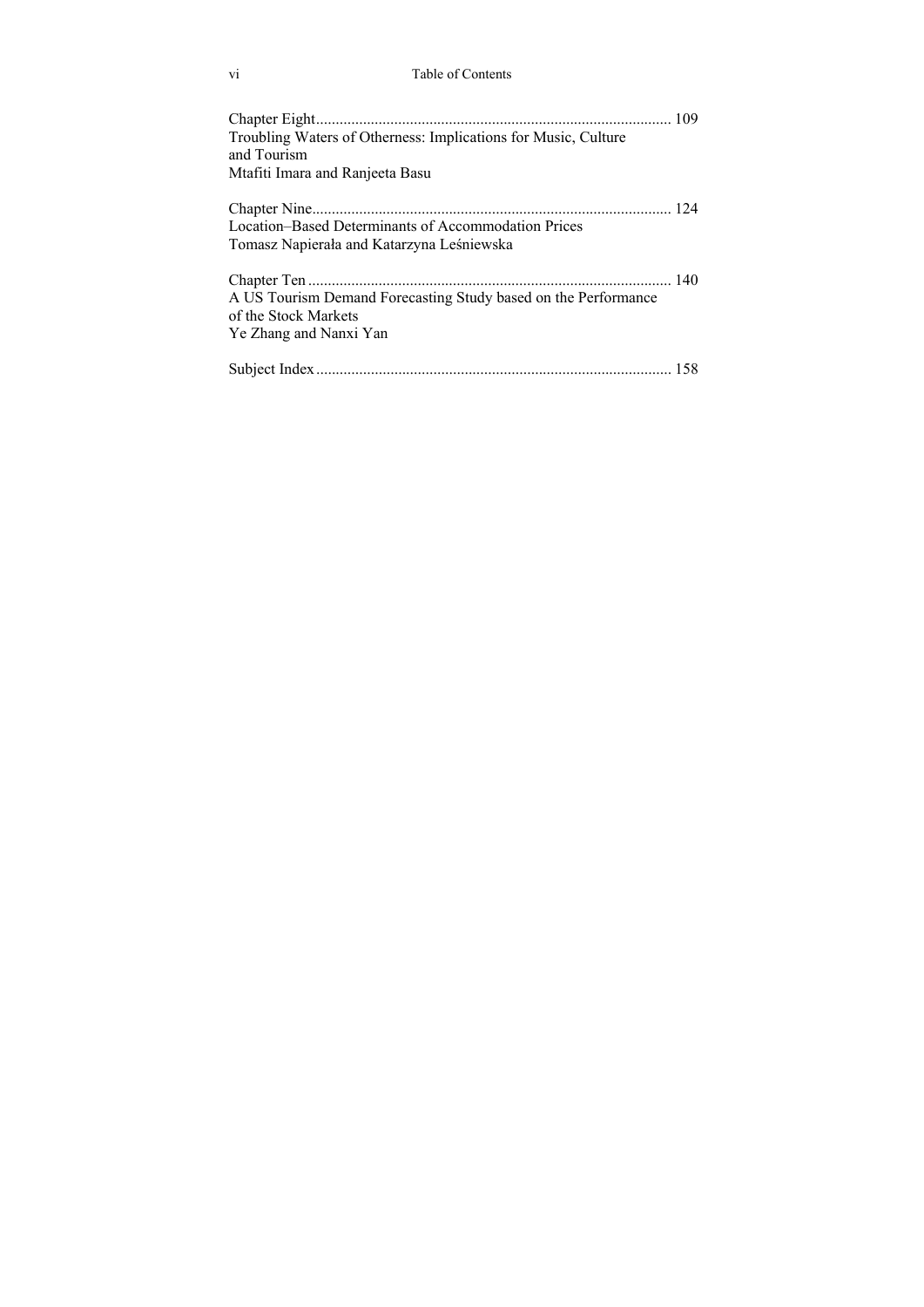### **INTRODUCTION**

### METIN KOZAK AND NAZMI KOZAK

Over the last few decades, as an inter-disciplinary, multi-disciplinary or trans-disciplinary field (e.g. Joppe, 2012; Lee, 2015), tourism has become fashionable, and has therefore received an increasing level of attention from politicians, practitioners, and academics. The politicians have found tourism to be a vehicle of transition in moving from an industry–based towards a service–oriented economy. At both the local and national levels, politicians have established close cooperation with industry people and entrepreneurs through the use of government subsidies. Practitioners have tried to integrate their efforts with those of the public, in order to develop an identity for the tourism industry and to facilitate its remarkable progress in becoming one of the most influential economic units in the world. Finally, scholars have focused their efforts on the positive and negative side effects of the remarkable progress and development that has been recorded. Such side effects are generally considered to fall into the following three categories: environmental, social, and political and economic (e.g. Cooper, Fletcher, Gilbert, & Wanhill, 1995; Hall & Lew, 2009; Matias, Nijkamp, & Sarmento, 2011; Wall & Mathieson, 2006). Scholars from different backgrounds have broadened their interests to encompass tourism studies through investigating the consequences of its development.

The economic impact of the development of tourism has been considered from a vast range of different perspectives, and largely as a recipe for developing regions or countries. Some studies have considered its impacts at the business level (e.g. Song, Lin, Witt, & Zhang, 2011), others have focused on the local or national level (e.g. Durbarry, 2004; Schubert, Brida, & Risso, 2011), and others have examined the broader picture of tourism development and its macro influence at the international level (e.g. Antonakakis, Dragouni, & Filis, 2015; Tang & Abosedra, 2014). These impact studies include both the positive and negative consequences that are likely to be observed in tourist destinations. The positive effects include the multiplier effects of tourism-related income (e.g. Archer, 1977), the contribution of tourism to the creation of new employment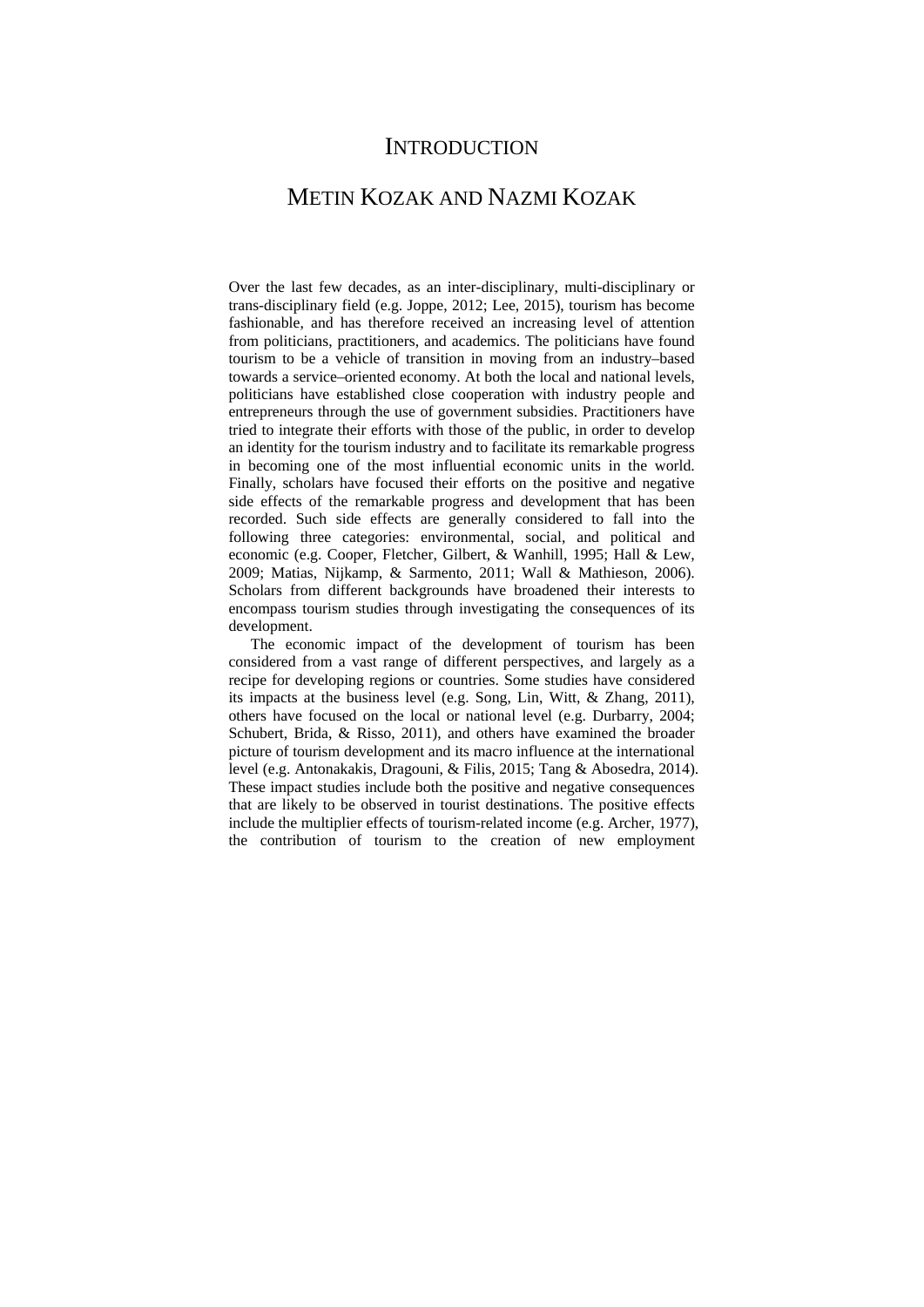#### 2 Introduction

opportunities (e.g. Stylidis & Terzidou, 2014), and the contribution of tourism to improvements in standards (e.g. Kim, Uysal, & Sirgy, 2013). Negative observations have been listed as the effects of tourism on the stimulation of migration (e.g. Williams & Hall, 2000), its role in increased inflation rates (e.g. Weaver & Lawton, 2001), its connection with lower quality of life (e.g. Andereck & Nyaupane, 2011), environmental degradation (e.g. Tovar & Lockwood, 2008). Such consequences have both a direct and an indirect influence on visitors (outsiders) and residents (insiders).

Furthermore, in addition to the assessment of the supply side, a number of studies have reported possible changes on the demand side. In specific terms, a much broader literature has emerged, presenting the results of empirical studies on the determinants of tourism demand, namely those factors that encourage or discourage people from participating in domestic or international tourism activities. For instance, various sociodemographic or geographic factors such as age, education, income, distance, and price are likely to influence the decisions of holidaymakers about whether to go on vacation, where to go, how long to stay, how much to spend (e.g. Bernini & Cracolici, 2015; Gokovali, Bahar, & Kozak, 2007; Kozak, Bahar, & Gokovali, 2008), and the influence of perceived risks (e.g. Kozak, Crotts, & Law, 2007). A number of models have been developed and empirically tested in an attempt to forecast any possible changes in tourism demand (e.g. Smeral, 2004, 2007, 2014; Smeral & Song, 2015). The impact of the financial and economic crisis on tourism has also been explored in the literature (Smeral, 2009, 2010).

The coverage of tourism economics is very broad, and a careful consideration of both internal and external and supply and demand-related factors is required. In line with this requirement, this volume includes 10 studies from a group of invited contributors. The first generation of scholars working on tourism had a strong background in economics, such as Hunziker (Akoglu, 2015a), Krapf (Akoglu, 2015b), Kaspar (Vanhove, 2015), Bernecker (Mazanec, 2015), Medlik (Airey, 2014a), and Archer (Airey, 2014b), and over the years tourism has attracted an increasing level of interest, from an economics perspective. On the industrial side, there has been an emphasis on the significance of tourism as an effective tool for contributing, both directly and indirectly to the expansion of local and international economies. From the academic perspective, in addition to its long-standing presence on curriculums at undergraduate and postgraduate levels, many books, research and industry projects, journal articles and conference papers have expanded the literature on tourism economics. Several academic journals (e.g. *Tourism Economics*) and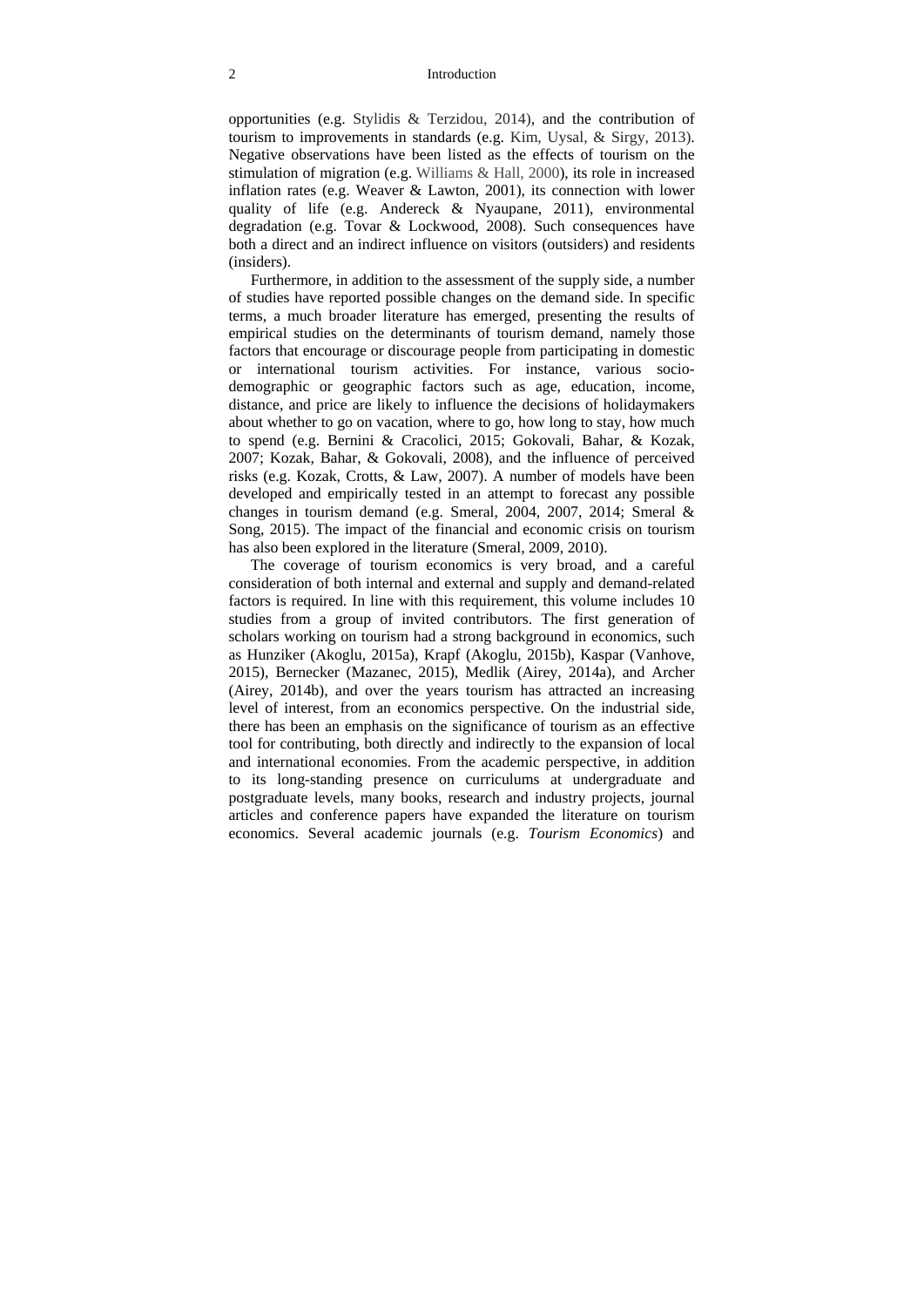conference organisations (e.g. *Advances in Tourism Economics Conference*) address tourism economics specifically, as their names reflect.

Papers presented at international conferences have been central to the idea of producing a book as valuable as the present volume, which has been enriched by the inclusion of a range of international case studies. Over the last few decades, it has become traditional to contribute to the existing body of tourism knowledge by selecting a group of papers presented at the *Interdisciplinary Tourism Research Conference* and the *World Conference for Graduate Research in Tourism, Hospitality and Leisure* series. These events take place bi-annually, in a different city in Turkey on each occasion. The fourth series of these two conferences was successfully held in Istanbul on 4–9 June 2014, and attracted the participation of over 260 scholars from across the world. The cluster of papers included in this book address the issue of tourism development. The earlier collections released by Cambridge Scholars Publishing (CSP) focused on other themes, such as sustainability (Kozak & Kozak, 2011), tourist behaviour (Kozak & Kozak, 2013a), and tourism research (Kozak & Kozak, 2013b).

This book examines the subject of tourism economics in detail, through specific case studies of tourism operations in various countries. The authors of the papers selected for inclusion in the book are from diverse locations across the world, with 10 countries across 4 continents represented: Canada, China, Greece, India, Iran, Poland, Portugal, South Africa, Spain, and USA. The first seven contributions determine the economic impacts of tourism on destinations: these include the redistribution effects of tourism (Chapter 1, by Polo & Valle), the role of SMEs (Chapter 2, by Costa, Costa, Breda), the contribution of tourism to the local economy (Chapter 3, by Karuaihe, Tsoanamatsie, Mashile, Molokomme, & Nmemachena), the economic and political utility of national parks (Chapter 4, by Rettie), the impact of tourism income inequality (Chapter 5, by Assadzadeh & Yalghouzaghaj), the correlation between tourism development and professional mobility (Chapter 6, by Despotaki, Tsartas, Stavnoudis, & Doumi), and the role of Chinese outbound demand (Chapter 7, by Rodrigues & Breda). The remaining three chapters address diverse topics: the possibility of the re-articulation of economic power (Chapter 8, by Imara & Basu), the location-based determinants of accommodation prices (Chapter 9, by Napierala & Lesniewska), and demand forecasting based on stock market performance (Chapter 10, by Zhang & Yan).

We believe that as a reference book, this volume will be a helpful resource, full of rich materials that refer to the applications of tourism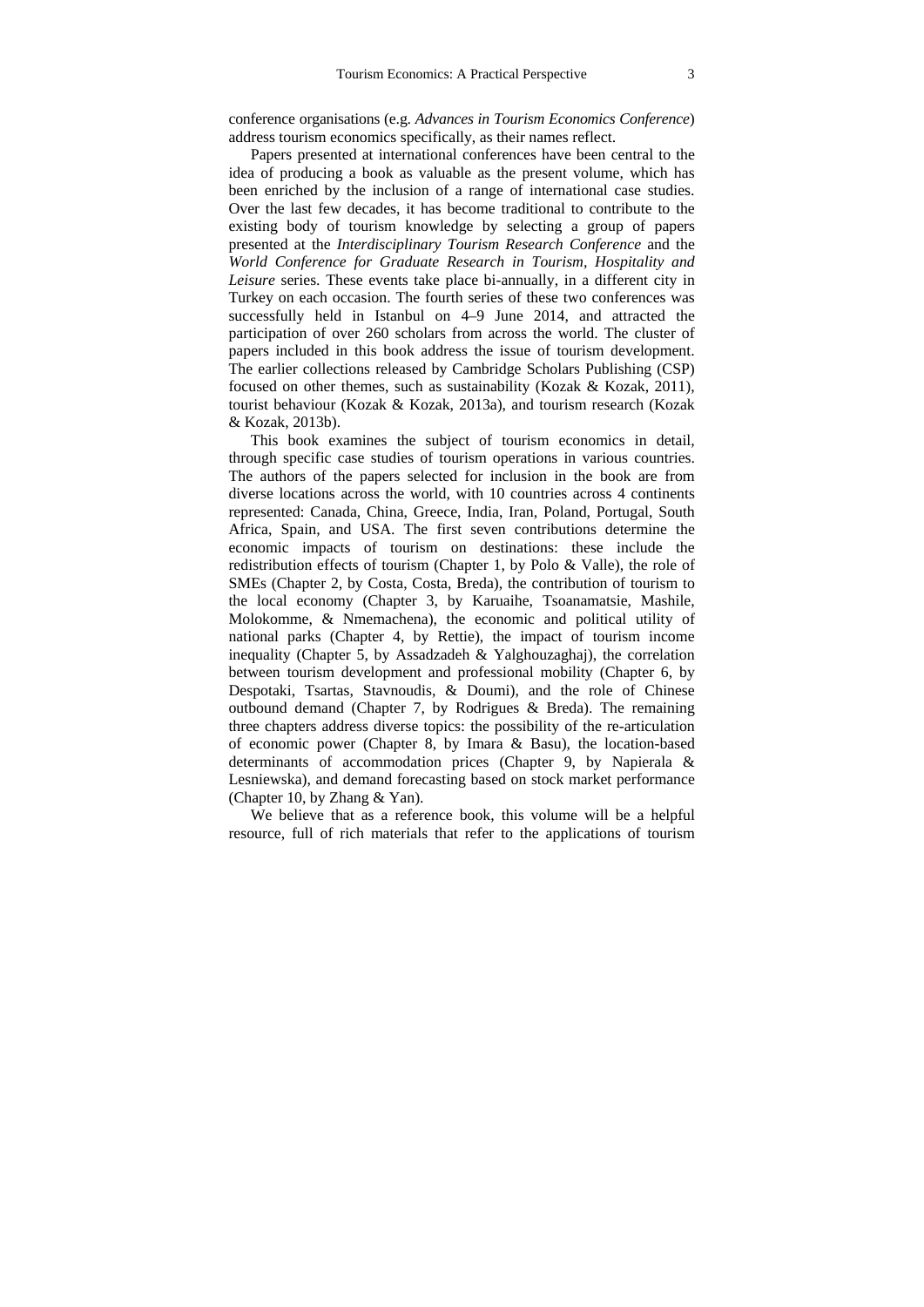#### 4 Introduction

development practices in the context of worldwide case studies. As an excellent supplementary textbook, the audience of this book may include advanced students of tourism, hospitality, leisure, recreation and economics, and users of libraries in schools that run that tourism, hospitality, leisure, recreation and economics programs. A careful synthesis of the results of the studies presented is also worthy of consideration for practitioners (such as destination managers, ministry of tourism staff, and individual tourism businesses) in order to operate better and to yield more economic and social benefits in such a challenging industry.

Last but not least, we acknowledge and thank all the authors for their remarkable contributions and for showing the commitment and continuous cooperation that has been of such help in bringing this proposal to fruition. We would also like to thank Gözde Türktarhan Yılmazdoğan for her support to produce the subject index and *Cambridge Scholars Publishing* for giving us a unique opportunity to publish this volume in such a smooth and professional manner. Without your endless support, positivity and understanding, we would never have been able to make this happen.

#### **References**

- Airey, D. (2014a). A portrait of Rik Medlik. *Anatolia: An International Journal of Tourism and Hospitality Research*, 25(3), 492-498.
- —. (2014b). A portrait of Brian Archer. *Anatolia: An International Journal of Tourism and Hospitality Research*, 25(2), 333-339.
- Akoglu, T. (2015a). Walter Hunziker The founder of academic tourism studies. *Anatolia: An International Journal of Tourism and Hospitality Research* (in press).
- —. (2015b). A portrait of Kurt Krapf. *Anatolia: An International Journal of Tourism and Hospitality Research* (in press).
- Álvaro, M., Nijkamp, P., & Sarmento, M. (eds., 2011). *Tourism economics: impact analysis*. Berlin: Physica-Verlag Heidelberg.
- Antonakakis, N., Dragouni, M., & Filis, G. (2015). How strong is the linkage between tourism and economic growth in Europe? *Economic Modelling,* 44,142-155.
- Andereck, K.L., & Nyaupane, G.P. (2011). Exploring the nature of tourism and quality of life: perceptions among residents. *Journal of Travel Research*, 50, 248-260.
- Archer, B.H. (1977). *Tourism multipliers: The state of the art*. Cardiff: University of Wales Press.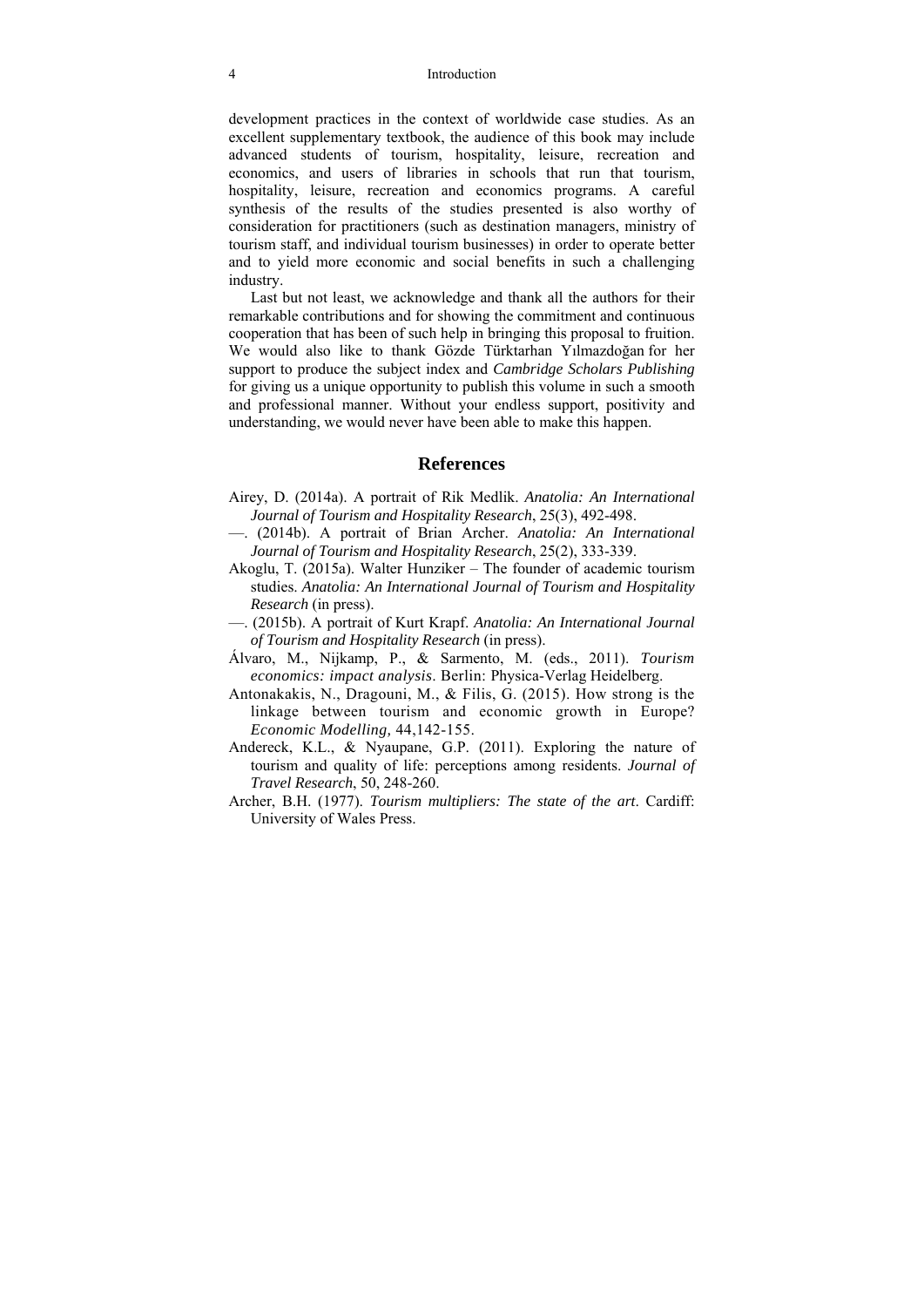- Bernini, C., & Cracolici, M.F. (2015). Demographic change, tourism expenditure and life cycle behaviour. *Tourism Management*, 47, 191- 205.
- Cooper, C., Fletcher, J., Gilbert, D., & Wanhill, S. (1995). *Tourism: principles & practice*. Aylesbury: Longman.
- Durbarry, R. (2004). Tourism and economic growth: the case of Mauritius. *Tourism Economics*, 10(4), 389-401.
- Goeldner, C.R., & Ritchie, J.R.B. (2011). *Tourism: principles, practices, philosophies*. 12th ed., New York: John Wiley.
- Gokovali, U., Bahar, O., & Kozak, M (2007) Determinants of length of stay: a practical application of survival analysis, *Tourism Management*, 28(3), 736-746.
- Hall, M.C., & Lew, A.A. (2009). *Understanding and managing tourism impacts: an integrated approach*. New York: Routledge.
- Joppe, M. (2012). Conference note Second interdisciplinary tourism research conference. *Anatolia: An International Journal of Tourism and Hospitality Research*, 23(3), 442-443.
- Kim, K., Uysal, M., & Sirgy, M.J. (2013). How does tourism in a community impact the quality of life of community residents**?** *Tourism Management, 36, 527-540.*
- Kozak, M., Crotts, J.C., & Law, R. (2007). The impact of the perception of risk on international travelers. *International Journal of Tourism Research*, 9, 233-242.
- Kozak, M., & Kozak, N. (eds., 2013a). *Aspects of tourist behavior.* Newcastle upon Tyne: Cambridge Scholars Publishing.
- Kozak, N., & Kozak, M. (eds., 2013b). *Tourism research: an interdisciplinary perspective.* Newcastle upon Tyne: Cambridge Scholars Publishing.
- Kozak, M., & Kozak, N. (eds., 2011). *Sustainability of tourism: cultural and environmental perspectives*. Newcastle upon Tyne: Cambridge Scholars Publishing.
- Kozak, M., Gökovali, U., & Bahar, O. (2008) Estimating the determinants of tourist spending: a comparison of four models. *Tourism Analysis*. 13(2), 143-155.
- Lee, A.M.S. (2015). Conference note 7th World Conference for Graduate Research in Tourism, Hospitality and Leisure. *Anatolia: An International Journal of Tourism and Hospitality Research*, 26(1), 105-107.
- Mazanec, J. (2015). Paul Bernecker Austrian pioneer of the study of tourism. *Anatolia: An International Journal of Tourism and Hospitality Research* (in press).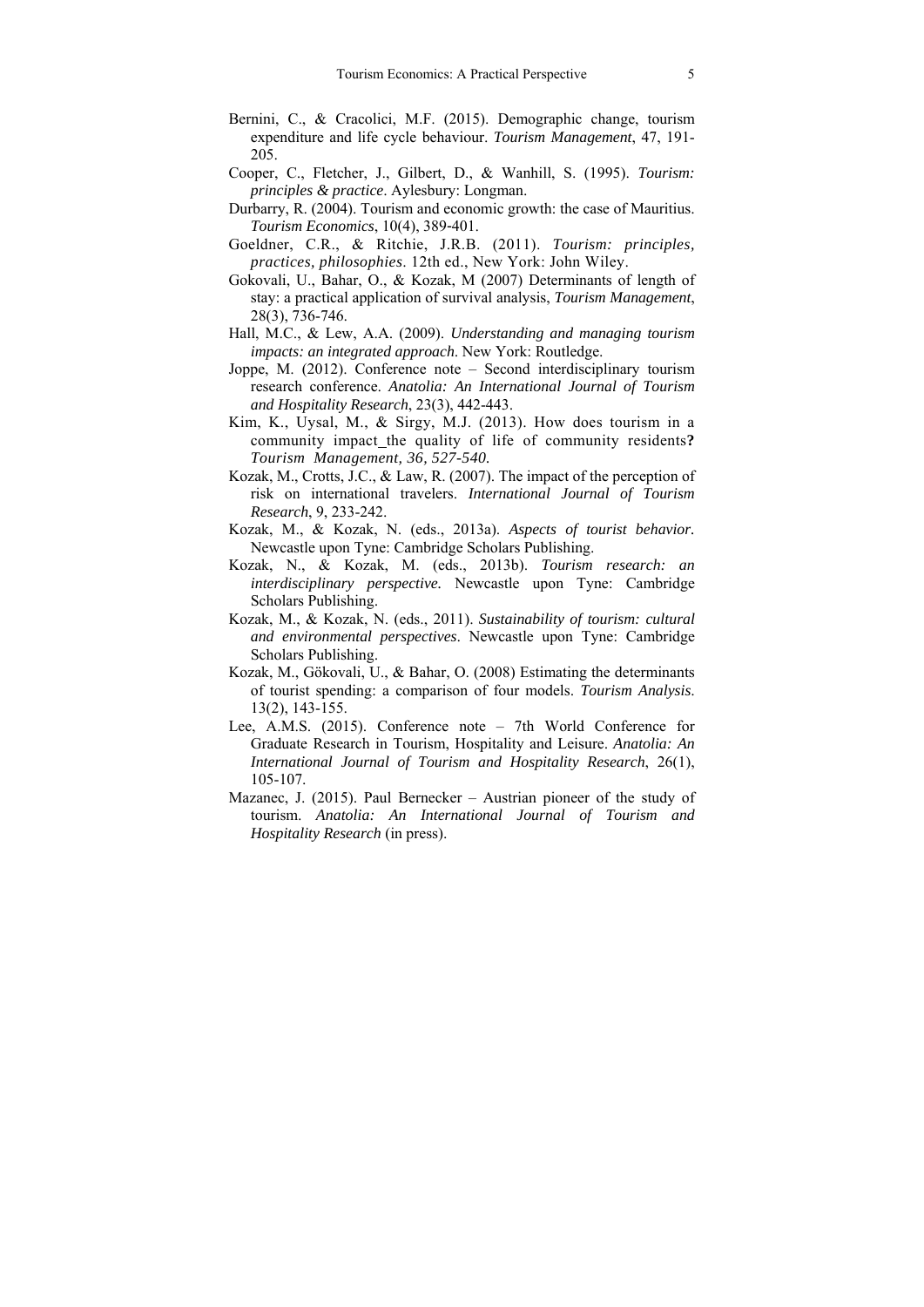#### 6 Introduction

- Schubert, S.F., Brida, J.B., & Risso, W.A. (2011). The impacts of international tourism demand on economic growth of small economies dependent on tourism. *Tourism Management,* 32(2), 377-385.
- Smeral, E. (2014). Forecasting international tourism with due regard to asymmetric income effects, *Tourism Economics*, 20(1), 61-72.
- —. (2010). Impacts of the world recession and economic crisis on tourism: forecasts and potential risks. *Journal of Travel Research*, 49(1), 31-38.
- —. (2009). The impact of the financial and economic crisis on European tourism. *Journal of Travel Research*, 48(1), S. 3-13.
- —. (2007). World tourism forecasting keep it quick, simple and dirty. *Tourism Economics*, 13(2), 309-317.
- —. (2004). Long-term forecasts for international tourism. *Tourism Economics*, 20(2), 145-166.
- Smeral, E., & Song, H. (2015). Varying elasticities and forecasting performance, *International Journal of Tourism Research*. 17(2), 140- 150.
- Song, H., Lin, S., Witt, S., & Zhang, X. (2011). Impact of financial/economic crisis on demand for hotel rooms in Hong Kong. *Tourism Management*, 32, 172–186.
- Stylidis, D., & Terzidou, M. (2014). Tourism and the eonomic crisis in Kavala, Greece. *Annals of Tourism Research,* 44, 210-226.
- Tang, C.F., & Abosedra, S. (2014). The impacts of tourism, energy consumption and political instability on economic growth in the MENA countries. *Energy Policy*, 68, 458-464.
- Tovar, C., & Lockwood, M. (2008). Social impacts of tourism: an Australian regional case study. *International Journal of Tourism Research,* 10(4), 365-378.
- Vanhove, N. (2015). Claude Kaspar: a life devoted to tourism and transport – moving theory into practice. *Anatolia: An International Journal of Tourism and Hospitality Research* (in press).
- Wall, G., & Mathieson, A. (2006). *Tourism: change, impacts, and opportunities*. Pearson-Prentice Hall.
- Weaver, D., & Lawton, L. (2001). Resident perceptions in the urban-rural fringe. *Annals of Tourism Research*, 28, 349-458.
- Williams, A.M., & Hall, C.M. (2000). Tourism and migration: New relationships between production and consumption. *Tourism Geograpghies*, 2(1), 5-27.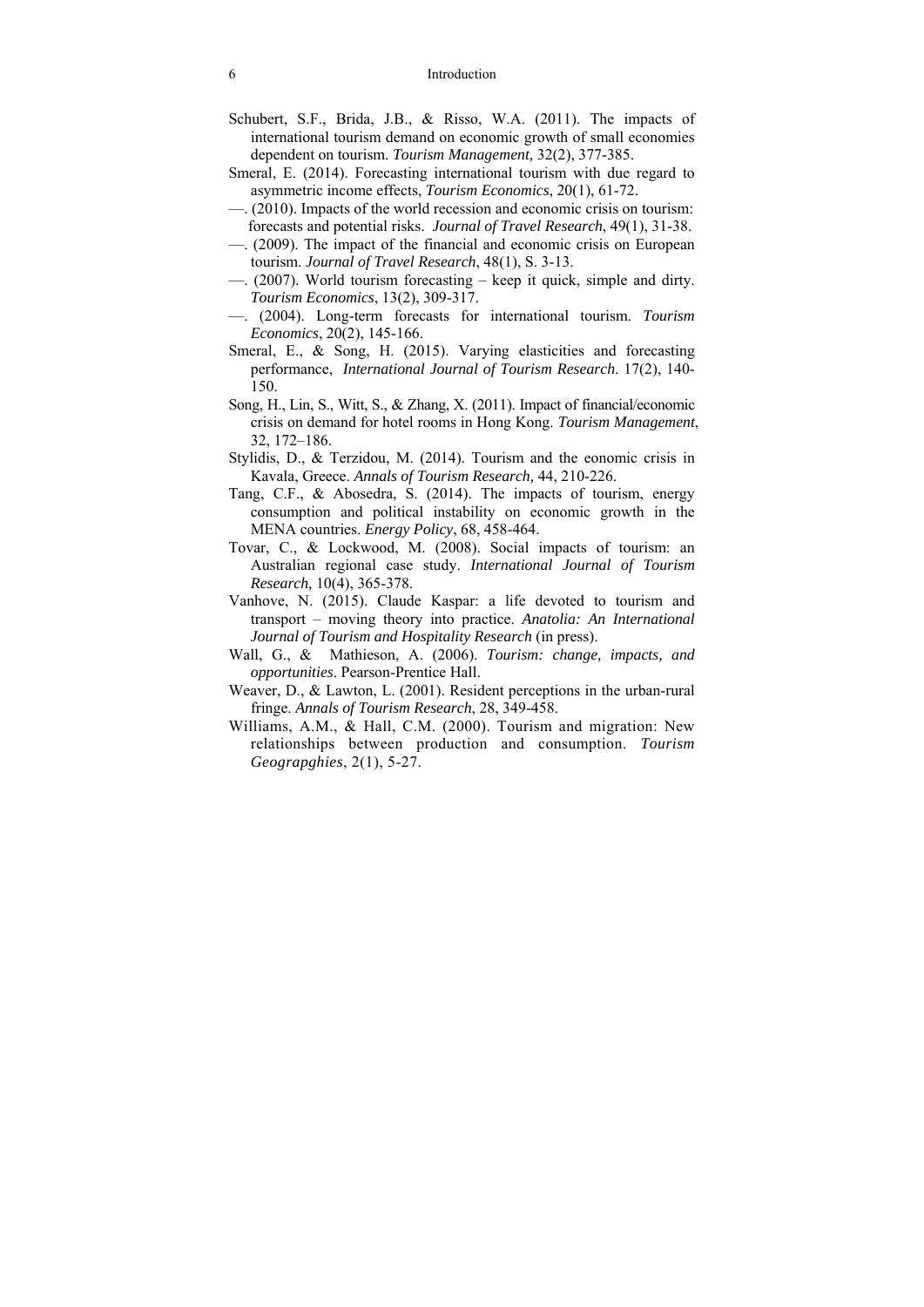## CHAPTER ONE

# THE BALEARIC ISLANDS: ECONOMY AND REDISTRIBUTION EFFECTS OF TOURISM

## CLEMENTE POLO AND ELISABETH VALLE

#### **Abstract**

The aim of this chapter is to present the first true Social Accounting Matrix (SAM) of the Balearic Islands for 2004, the latest year an inputoutput table is available. In contrast to the matrix constructed by Polo and Valle (2007), the new SAM includes five distinct representative consumers rather than a single household, and distinguishes six capital goods. The new SAM enables the role of tourism in the Balearic economy to be re-examined, production sectors to be classified from the point of view of tourism, the weight of tourism and the impact of tourism growth to be estimated, and the redistribution effects of tourism to be quantified. **Keywords:** social accounting matrix, weight of tourism, and redistribution effects, Balearic Islands.

#### **1.1. Introduction**

Input-output (IO) and Social Accounting Matrix (SAM) models are tools that economists have used for many decades to measure sectoral interdependencies, compare the economic structure of economies, quantify production impacts, measure structural and productivity changes, study the effects of redistribution policies, calculate the energy content of commodities, and estimate  $CO<sub>2</sub>$  emissions, etc.

The main advantage of the IO model is that it can be readily applied, since the database required to specify the model's parameters, an inputoutput table (IOT), is available for many national economies and smaller regions. The numerical specification of the SAM model, a straightforward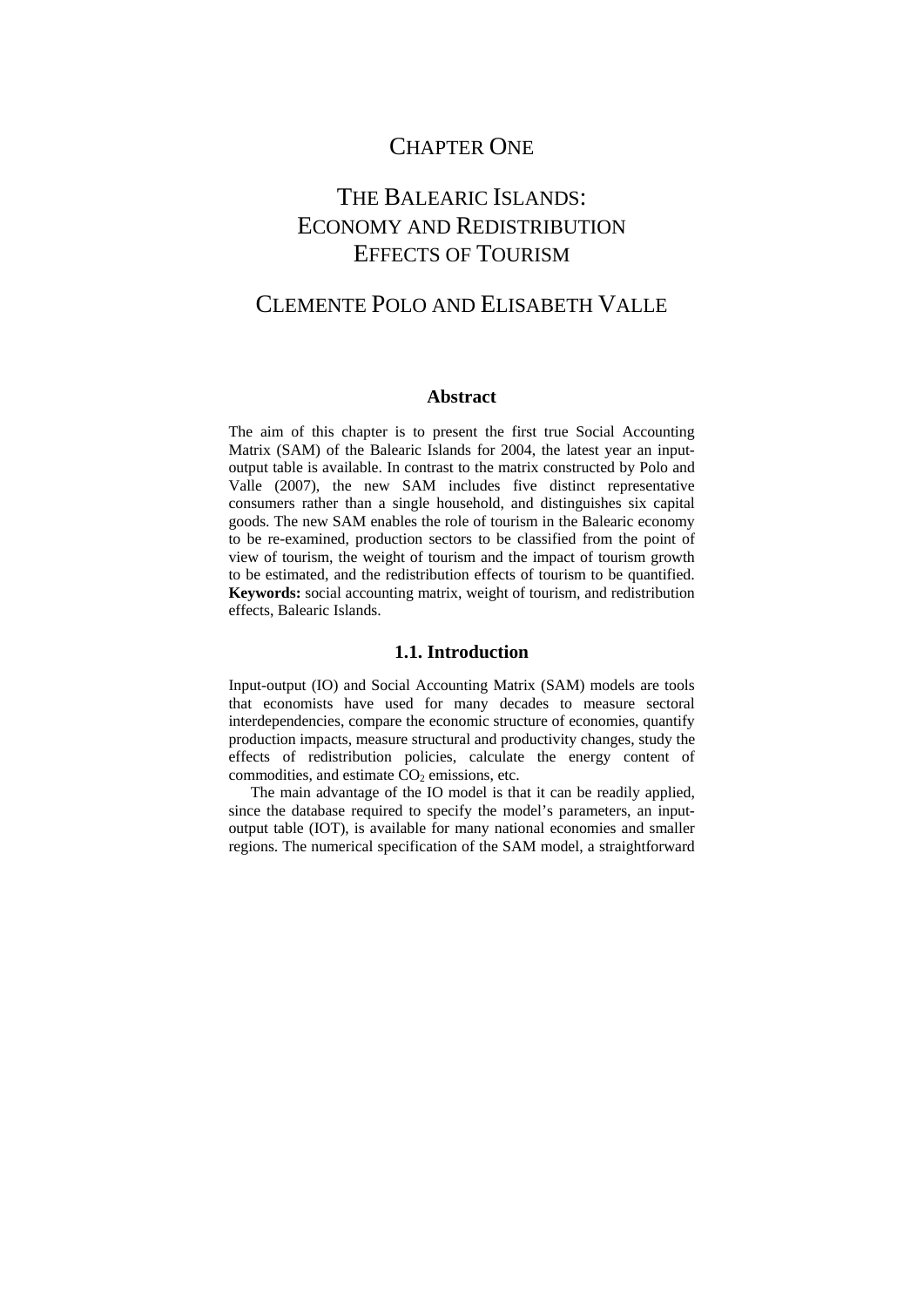#### 8 Chapter One

extension of Leontief's open IO model, requires "closing" the input-output table by linking expenditure decisions (consumption, investment, and exports) to value-added and imports. The reward to the extra effort required to "balance" household, government and external accounts is that SAM models provide information on "induced" impacts and distributive issues. Both models assume fixed "technical" and "expenditure" coefficients and often ignore resource constraints.

Economists' interest in tourism came to age when the rapid increase in per capita income in the western economies and the reduction of transportation costs after WWII gave rise to mass international and domestic tourism. By the 1970's, servicing international tourism had become a key export "industry" that accounted for large shares of output, income, labour, and tax revenues in the recipient countries (Archer, 1982). At the same time, domestic tourism had also become an important source of revenue for regions, counties, cities and recreational areas (Archer, 1978). Not surprisingly, IO models (or approaches inspired by it) have been used since the 60's to quantify the impact of international tourism in large, medium and small national economies as well as in regions, counties, cities and recreational areas all over the world. In the last two decades, SAM and CGE models have also been applied to this end.

This chapter presents the first true social accounting matrix of the Balearic Islands (BI) and explores several important issues for the future of the Balearic Island economy using a SAM model. Section 2 presents a panoramic of SAM based tourism studies. In Section 3, the main features of the 2004 SAM of the Balearic economy (SAM-04) are outlined and the basic algebra employed by SAM models is presented. The generalised multiplier matrix, Rasmussen indices, the weight of non-resident consumption, the impact of an increase in non-resident demand, and the redistribution effects of tourism are discussed in Section 4. The main conclusions of this research are presented in the final section.

#### **1.2. Literature Review**

As is well known, a SAM is a double-entry table that records all transactions that characterise the circular flow of income: production, distribution, and expenditure. The matrix concept was first introduced in the revised framework of the 1968 System of National Accounts (SNA-68) developed by the UN as a device to present the information provided by the interconnected main accounts in a more transparent way and avoiding unnecessary duplications. The SNA-68 manual, however, only provided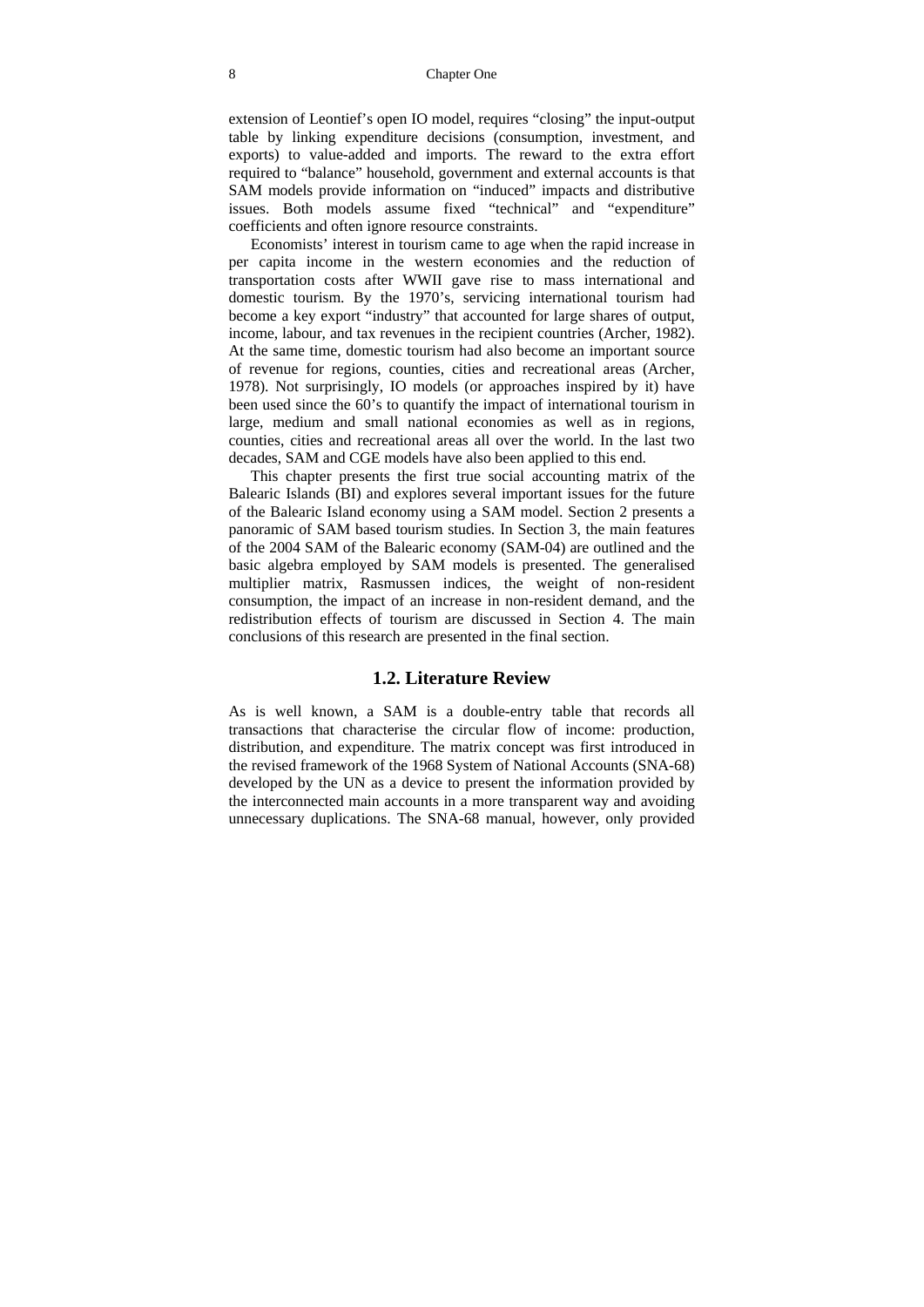detailed guidelines to disaggregate the SNA-53 production account and recommended including an IOT in the National Accounts framework.

Although a SAM can be viewed as just a compact and efficient way of presenting National Account's information, or even considered a mere extension of an IOT, a SAM is much more than that. As Pyatt and Round (1985, p.3) put it, a SAM tells us "who gets what, and how much, as a result of the economic process of income generation". This implies that distribution and redistribution operations are treated on the same footing as production activities. Therefore, a true SAM should provide a sensible breakdown of households by applying relevant socio-economic criteria in order to capture the process of income distribution and the effects of redistribution policies.

SAM matrices have been employed to numerically specify SAM models used to analyse tourism impacts in national, regional and local economies. The fact that many national statistical offices in developed economies publish IO tables along with national accounts, but only a few of them elaborate SAMs has hampered its use in tourism studies. For many developing countries, SAMs have been assembled to explore "the links between growth, inequality and employment, and… how the extent of poverty and changes in it are related to familiar issues of savings and investment, balance of payments, production and distribution" (Pyatt & Thorbecke, 1976). SAMs constructed for these purposes can nevertheless be employed to quantify the role of tourism in the economy and its impact on all endogenous accounts, including households.

An early application is West's (1993) analysis of tourism in Queensland (Australia) which combines a regional SAM with econometric time series analysis. The basic information for production activities was drawn from the 1985-86 Queensland IO table, while visitor expenditure, subdivided into intrastate, interstate (the largest), and overseas, was estimated with the information provided by the Queensland Tourist and Travel Corporation. Tourism impacts for the three tourist types were calculated by comparing the values of "various economic indicators derived by the model" with and without tourism expenditure, assuming that activities, factors and institutions are all endogenous.

Wagner (1997) developed a SAM for Guaraqueçaba, a small rural community in Brazil, to study the impact of tourism and its effects on households. A peculiarity of the Guaraqueçaba SAM is that the base year is 1989-94 rather than a single year, a decision Wagner justified by the singularity of the economy and the scarcity of data.<sup>1</sup>

Polo and Valle (2007) constructed a square regional accounting matrix (RAM) for the Balearic Islands in 1997. They compared the effects of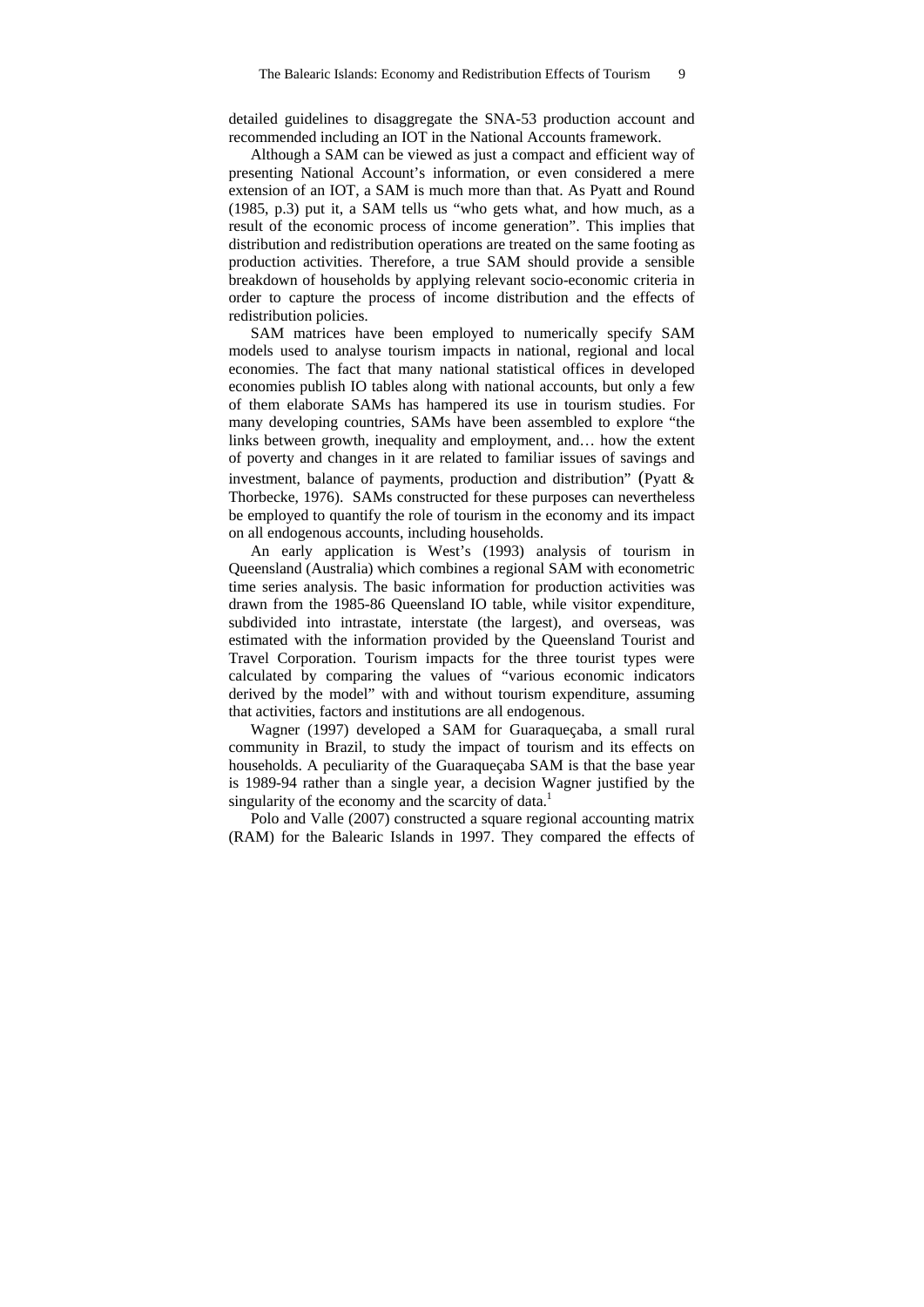exogenous injections in three scenarios: first, production accounts were the only endogenous accounts; second, capital and labour and the resident household were also taken as endogenous; and finally, the savingsinvestment account was also considered endogenous. They also compared the effects of a 10% fall in non-resident consumption in the three models. In the first case, weighted average production fell 3.21%, gross valueadded 3.61%, and employment 3.02%. The falls were substantially larger when the primary factors, domestic household, and savings-investment account were also endogenous (5.52, 6.0 and 5.5%, respectively). Polo and Valle (2008, 2009) compared these results with those obtained with IO models specified with domestic coefficients.

Polo *et al.* (2006, 2008) also analysed the impact on employment and added value of a hypothetical change in the expenditure distribution of the non-resident consumer, using both IO and SAM models. In particular, they calculated the increase in demand for 4-5 star hotel services needed to offset a decline in demand in the 1-2-3 star hotel category so that neither employment nor added value would be affected. Their results indicate that in order to keep value-added constant, 505 (499) extra beds in the 4-5 star category using the IO (SAM) model, are required to compensate a reduction of 1,000 beds in the 1-2-3 star hotel segment. This information may be of interest for those who view upgrading hotel services as an option to alleviate congestion and environmental degradation in mass tourism destinations.

Jones (2010) estimated the impact of tourism in Mozambique using a 'tourism-focused' SAM.<sup>2</sup> In the reported results, all accounts except investment and the rest of the world were considered endogenous. The normalised column sums in the generalised multiplier matrix (column sums divided by the average value of all column sums) show that the injections directed to all types of foreign visitors have above average impact whether one looks at all accounts, production accounts, household income or value-added. Domestic tourism impacts are slightly above average, but for two accounts – firms and government and investment tourism – they are below average. Only government revenue multipliers are larger than average and larger than foreign tourists' multipliers.

Although these results indicate that "tourism is a sector with comparatively strong backward linkages across production, household income and value-added", Jones calls the attention to two weak points: the fragility of backward linkages of domestic tourism and the shortage of scarce production factors.<sup>3</sup>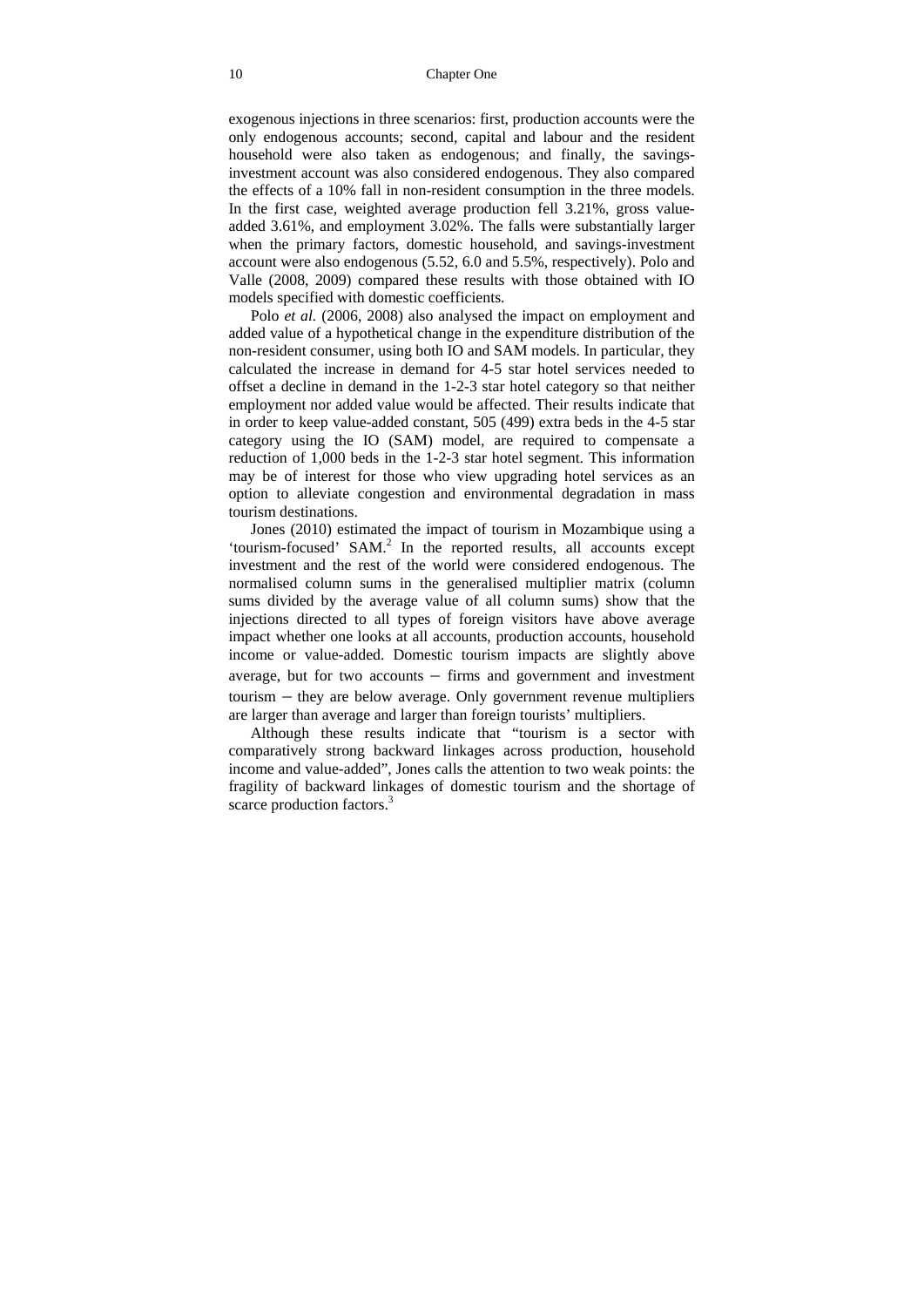#### **1.3. Methodology**

A consistent SAM is simply an ordered square matrix with as many rows and columns as operations. A row (the ith) and its corresponding column (ith) indicate the sources of income of the account and its outlays, respectively. The SAM-04 of the Balearic economy is a 62x62 square matrix that provides a complete x-ray picture of transactions in 2004. It includes 24 accounts corresponding to the production sectors in the IOT, 12 consumption goods and services, and 6 investment goods. There are 2 accounts for inventory changes and fixed capital investment, 2 for primary factors (labour and capital), 10 for all economic agents (corporations, 5 representative domestic households, non-resident households, government and non-profit institutions serving households, and the external sector). There also several auxiliary accounts, one for transfers and five for the distinct tax operations (net taxes on production, net taxes on products, social contributions, personal income tax, and corporate tax) included in the SAM $<sup>4</sup>$ </sup>

 The inter-sectoral flows of production commodities are directly taken from the 2004 IOT of the Balearic Islands. Row sector entries show the different sources of income for the sectors: intermediate sales and final sales to domestic households, non-domestic households, government and non-profit organizations, the savings-investment account (gross investment), and the foreign sector (exports). Consumption commodities are differentiated from production commodities and related through the socalled conversion matrix. For the consumption commodity accounts, row entries show household purchases of each commodity, and column entries reveal the payments made to production activities<sup>5</sup> and net taxes on products paid to the government. There are also six distinct capital goods made up of production goods. Labour, capital, and the government receive income from production activities (labour and capital income and net product taxes) and distribute it among households, corporations and the government.

Resident households receive, in addition to labour and capital income, property income, and several current transfers and foreign sector transfers. They spend their income on consumption commodities and pay income taxes and transfers to the foreign sector. Household savings, the difference between current revenue and expenditure, go into the savings-investment account.

The government collects taxes from the auxiliary tax accounts (SS contributions and net taxes on production, net taxes on products, and personal income, and corporation taxes). Government revenue is employed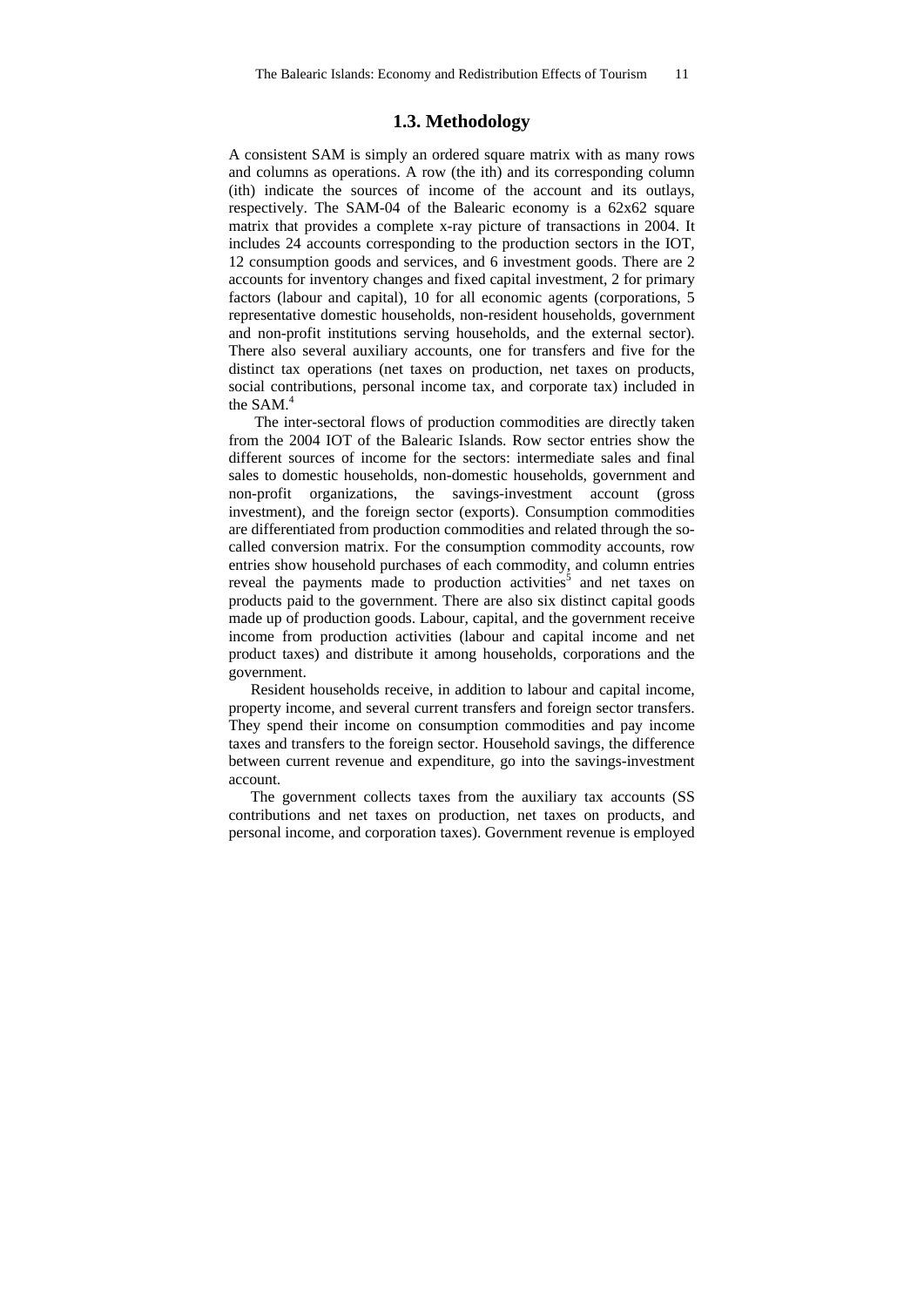to finance public consumption and investment and transfers. Likewise, corporations draw their income from the capital account and pay property income to resident households and corporation tax to the government. The difference between income and expenditure for both government and corporations are savings that go into the savings-investment account.

Lastly, income for the external sector accrues from sectoral imports and other resident transfers and is used to finance exports and transfers to residents. The capital account shows how saving, both private and public, finance investment made in the islands. The difference between these two figures indicates the existence of an important financing capacity in the Balearic economy.

Noteworthy contributions of this article are the breakdown of domestic households, the distinction between production and consumption commodities, and the disaggregation of capital goods. As earlier indicated, the SAM distinguishes 5 representative households defined with information drawn from the national continuous budget survey (INE, 2004), a quarterly national survey that only includes around 300 households from the BI. Given the data limitation, the five representative households were defined by taking into account the characteristics of the main breadwinner: working, working but temporarily absent, unemployed, retired, and disabled. Of course, had we had a large sample, it would have been finer and more interesting.

#### **1.3.1. The algebra of SAM models**

Let X be a SAM, i.e., a square  $N \times N$  matrix that records transactions arising in the circular flow of income (production, income generation, income distribution, and income expenditure) of an economy. The elements in the *i* th row indicate the sources of income accruing to the *i* th account, and those in the *i* th column its expenditures. Thus, row (column) sums indicate the total income accruing (spent or saved) by account. In a SAM, row totals (revenues) equal column totals (outlays):

$$
\sum_{j=1}^{N} \widetilde{X}_{ij} \equiv \widetilde{Y}_i \equiv \sum_{j=1}^{N} \widetilde{X}_{ji}
$$
\n(1)

A SAM may include accounts for industries, commodities, institutional sectors (households, non-profit institutions, corporate sector, public administrations, and foreign sectors), capital (savings-investment), and as many auxiliary accounts as needed. Equation (1) implies that the value of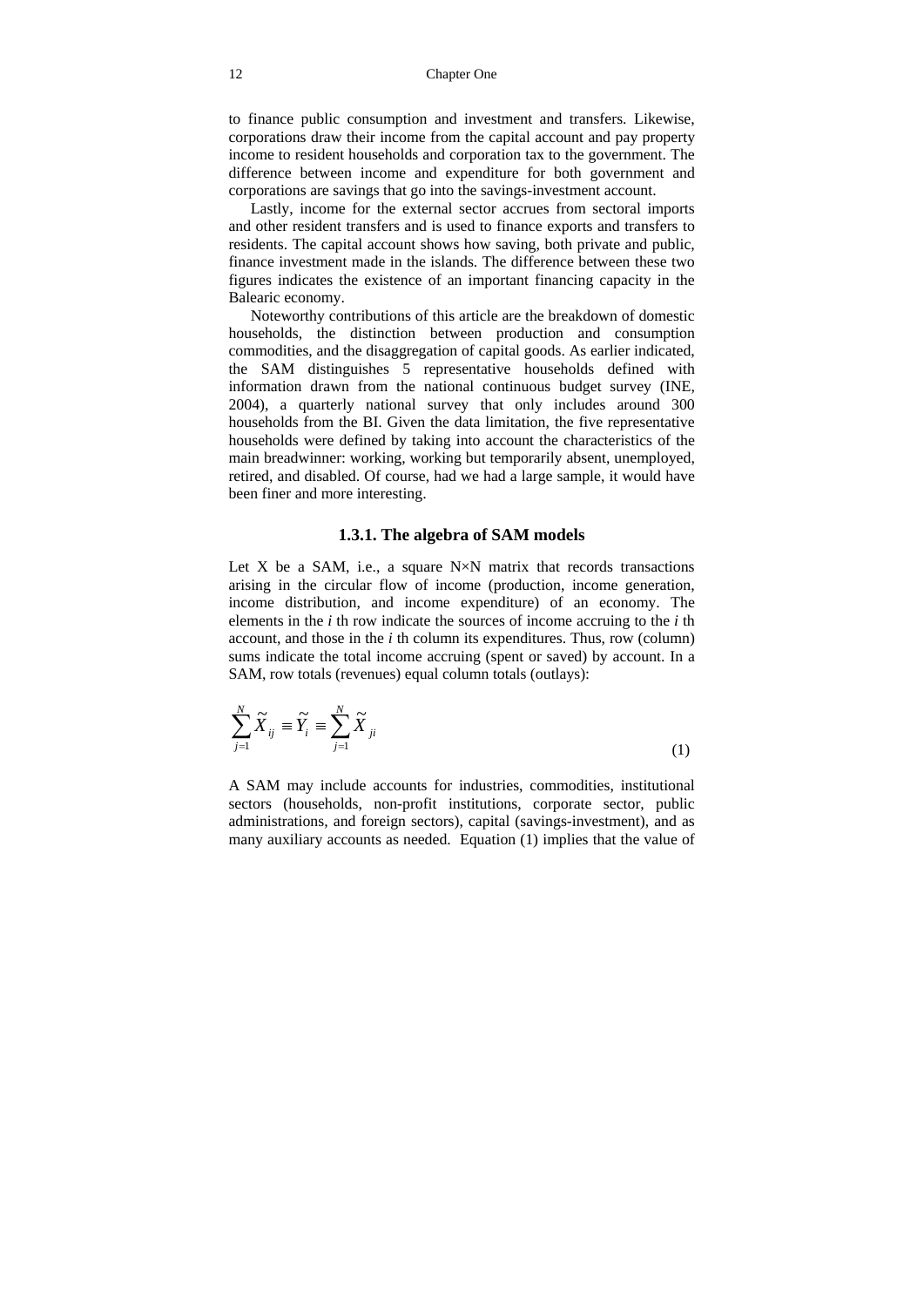sales equals total costs in any industry; the value of demand equals the value of supply for commodities; and total revenue equals total expenditure and savings for institutions. Expenditure coefficients can be defined as

$$
\widetilde{a}_{ij} = \frac{\widetilde{X}_{ij}}{\widetilde{Y}_j} \tag{2}
$$

and equation (1) can be expressed in terms of them

$$
\widetilde{Y}_i \equiv \sum_{j=1}^N \widetilde{a}_{ij} \widetilde{Y}_j \tag{3}
$$

The right hand term in (3) can be split into two terms: one for income accruing from the first M accounts, considered endogenous, and the other for the remaining accounts taken as exogenous:

$$
Y_{i} = \sum_{j=1}^{M} \widetilde{a}_{ij} Y_{j} + \sum_{j=M+1}^{N} \widetilde{a}_{ij} Y_{j}
$$
  
  $i = 1, 2, ..., M$  (4)

Identities (4) become a system of equations when exogenous income and expenditure coefficients are assumed to be fixed. Assuming that units of products, commodities and factors are chosen so that their prices are equal to 1, some fixed expenditure coefficients (inter-industry, industrycommodity, primary factors) can be interpreted as technical coefficients and the results obtained with SAM models can be compared to those of IO models.<sup>6</sup> For unitary prices, balance conditions (4) can be interpreted as zero profit conditions for industries, demand and supply equilibrium conditions for commodities, and budget constraints for institutions. Having made these assumptions we drop the tilde from the expenditure coefficient.

Once the partition of accounts is done, matrix A can be partitioned accordingly

$$
A = \begin{pmatrix} A_{mm} & A_{mn} \\ A_{nm} & A_{nn} \end{pmatrix}
$$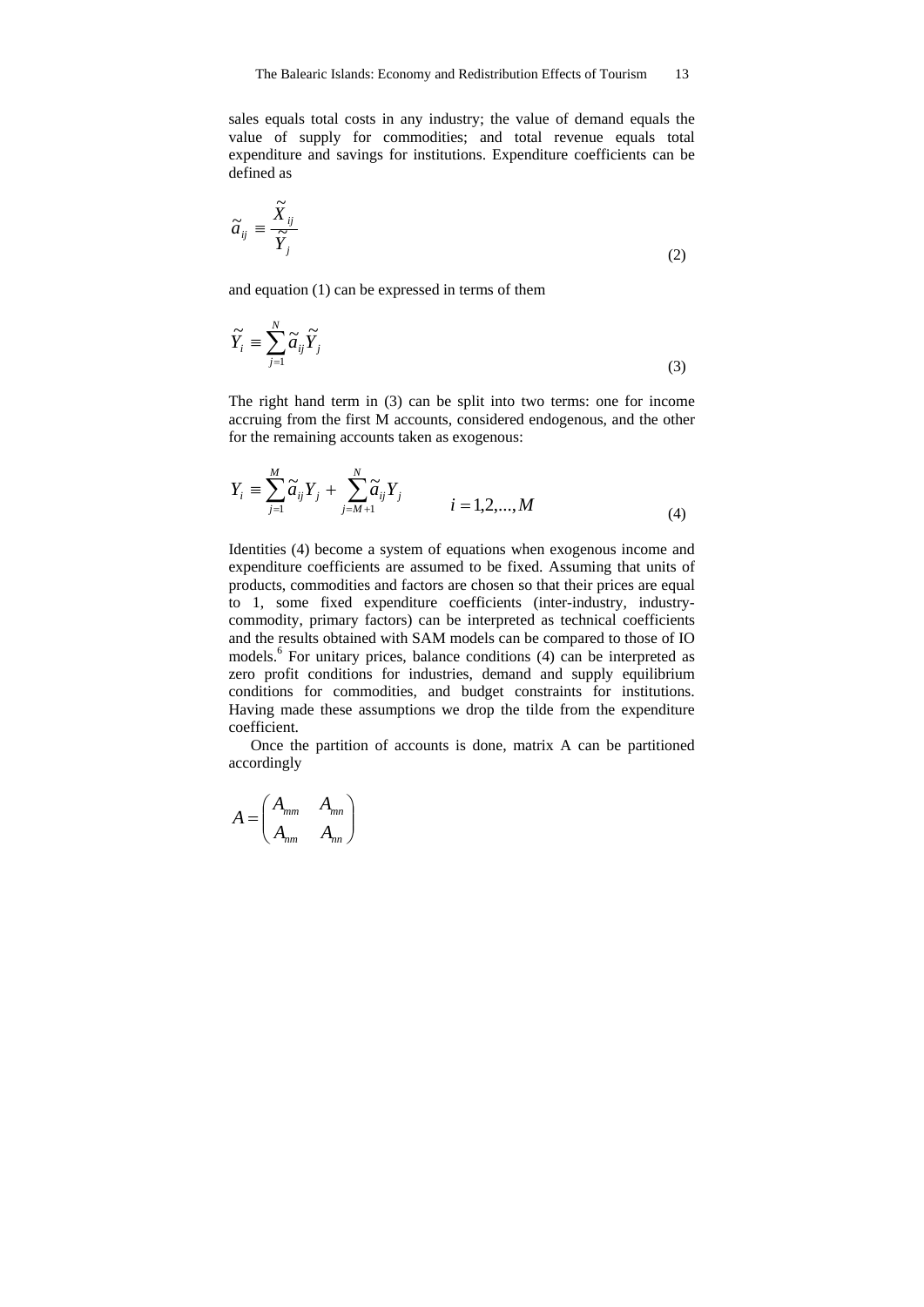and (4) be written as

$$
y^m = A_{mn} y^m + A_{mn} \overline{y}^n \tag{5}
$$

where  $y^m$  and  $\overline{y}^n$  are the vectors of endogenous and exogenous income, respectively. From equation (5) one can derive the vector of endogenous income

$$
y^{m} = (I - A_{mm})^{-1} A_{mn} \overline{y}^{n} = M_{m} A_{mn} \overline{y}_{n} = M_{m} d_{m}
$$
\n(6)

with  $d_m$  as the vector of exogenous income  $A_{mn}y^n$ .  $M_m$  is the multiplier matrix and  $m_{ii}$  can be interpreted as the increase in income of account  $j$ brought about by a unit injection into account *i*.

#### **1.3.2. Redistribution effects in SAM models**

The effects of exogenous injections on relative incomes can be easily calculated. First, the vector of relative incomes is written in matrix form

$$
y = \frac{y^m}{\sum_{j=1}^{M} Y_j} = \frac{M_m d}{e^T y^m}
$$
\n(7)

with  $e^{T}$  as a row vector of ones. Then variation of the vector of relative incomes resulting from exogenous injections is given by the redistribution matrix

$$
R = \frac{\partial y}{\partial d} = \begin{pmatrix} \frac{\partial y_1}{\partial d_1} & \frac{\partial y_1}{\partial d_2} & \dots & \frac{\partial y_1}{\partial d_m} \\ \frac{\partial y_2}{\partial d_1} & \frac{\partial y_2}{\partial d_2} & \dots & \frac{\partial y_2}{\partial d_m} \\ \dots & \dots & \dots & \dots \\ \frac{\partial y_m}{\partial d_1} & \frac{\partial y_m}{\partial d_2} & \dots & \frac{\partial y_m}{\partial d_m} \end{pmatrix} = \frac{M_m e^T y^m - y^m e^T M_m}{(e^T y^m)^2} = \frac{1}{e^T y^m} \left( M_m - \frac{y^m e^T M_m}{e^T y^m} \right)
$$
(8)

whose  $r_{ji}$  is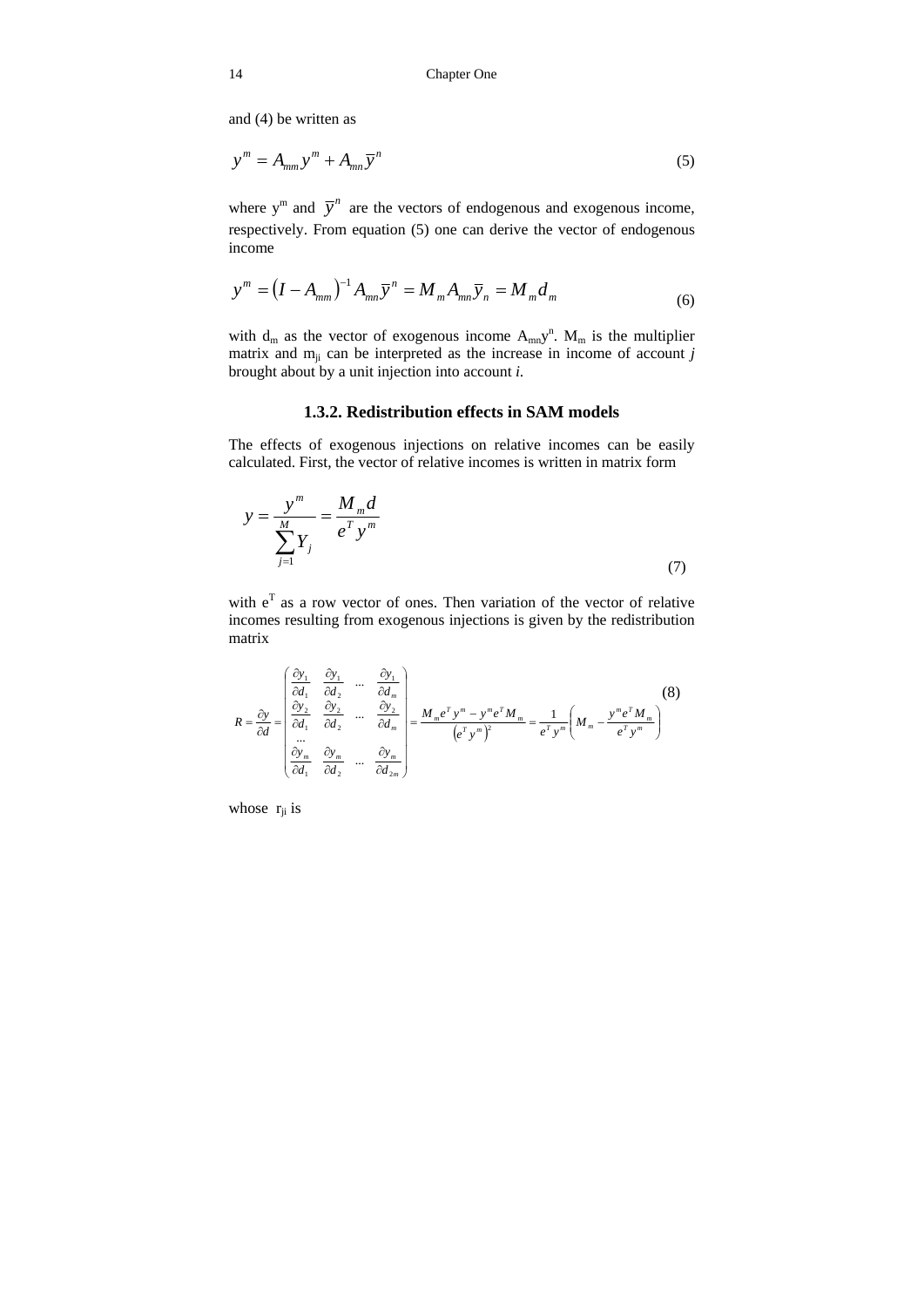$$
\frac{\partial y_j}{\partial d_i} = \frac{1}{e^T y^m} \left( m_{ji} - \frac{Y_j \sum_{k=1}^M m_{ki}}{\sum_{k=1}^M Y_k} \right)
$$
(9)

The sign is determined by the parentheses and is positive if and only if

$$
\frac{m_{ji}}{\sum_{k=1}^{M}m_{ki}} \geq \frac{Y_j}{\sum_{k=1}^{M}Y_k}
$$

i.e., if the marginal relative effect on *j* (the term on the left-hand side of the equality) is greater than the relative income of *j* (the right-hand term of the inequality). It can easily be checked that the sum of the elements of each column of the redistribution matrix is zero.

$$
e^T \frac{\partial y}{\partial d} = \frac{1}{e^T y^m} \left( e^T M_m - \frac{e^T y^m e^T M_m}{e^T y^m} \right) = 0.
$$

#### **1.3.3. Numerical specification**

Leaving aside for the moment concerns about the underlying assumptions made in a SAM model, the fact is that they have been routinely employed to measure the weight of tourism in the economy and to quantify tourism impacts on output, income and employment. These models can be applied if the appropriate information is available: a SAM for the economy at hand and a vector of tourist expenditure by sector valued at the base year prices. Of course, one may subdivide the tourist vector into as many vectors  $(d = d_1 + d_2 + ... + d_k)$  as types of tourists the data enable to be differentiated and calculate their individual contributions and impacts.<sup>7</sup>

If a SAM is available, the only difficulty in applying the model is to cast tourist expenditure into a vector *d* congruent with the classification employed and the way transactions are valued in the SAM. To begin with, when the SAM is dated at year  $t$  and the impact occurs at  $t+s$ , vector  $e_{t+s}$ has to be valued at time *t* prices.<sup>8</sup> Moreover, tourist expenditure includes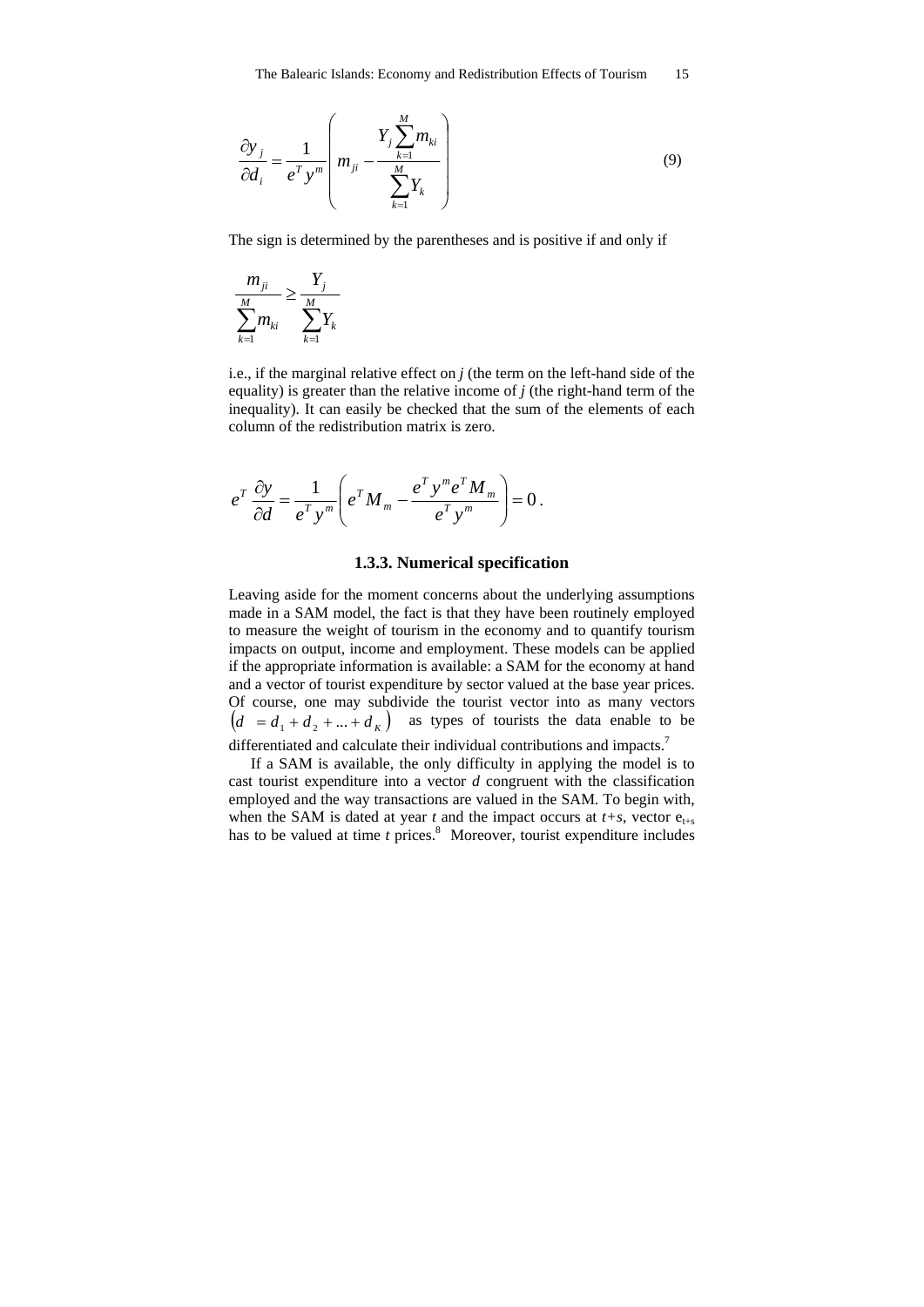distribution and transportation margins and product taxes that need to be eliminated to make them congruent with SAM. As Cooper and Pigram (1984) point out, they have to be valued as transactions are in the table, i.e., excluding margins and taxes. In the case of domestic tourism, adjustments also have to be made to deduct expenditure that would have been made anyway and add pre-trip expenditure not included in reported tourist expenditure. The development of Tourism Satellite Accounts (TSA) can provide adequate estimates of tourist demand to be used jointly with SAMs to analyse its impact on the economy.

#### **1.4. Results**

SAM models enable the role of tourism to be examined from several points of view. Firstly, only production sectors are taken as endogenous, as occurs in input-output models (IOM), and the SAM-IOM label is used where results are reported. Secondly, productive production factors and the five representative households are also taken as endogenous, and the label SAM-HOU is used in this case. Finally, the savings-investment account is also included in the endogenous subset and the results appear labelled as SAM-INV.

#### **1.4.1. A tourism-oriented sectoral classification and links**

In the case where only production activities are endogenous, SAM-IOM, there are two sectors, 'Related transport activities'<sup>9</sup> and 'Accommodation services', where non-resident demand explains over four fifths of total production. There are five sectors ('Restaurant services'; 'Transport services'; 'Computer, R&D and Other business services'; 'Market services: Education, health and cultural'; and 'Energy products') where the production share accounted for by non-resident demand lies in the 25-50% interval. There are 10 sectors, including 'Agriculture'; several industrial sectors ('Food and Drinks', 'Textile and shoes', 'Chemical products', etc.); and some service activities ('Telecommunications', 'Financial services' and 'Trade' and 'Real estate'), where tourist demand explains between 10% and 24% of production. Finally, we find 8 sectors where the share accounted for by non-resident demand is below 10%, with 'Nonmarket services' at the bottom of the list. The aggregate share is 27.9% in this scenario.

This aggregate share is considerably larger in the SAM-HOU and SAM-INV scenarios: 36.56% and 40.08%, respectively. The main increase occurs when labour, capital, and households are considered endogenous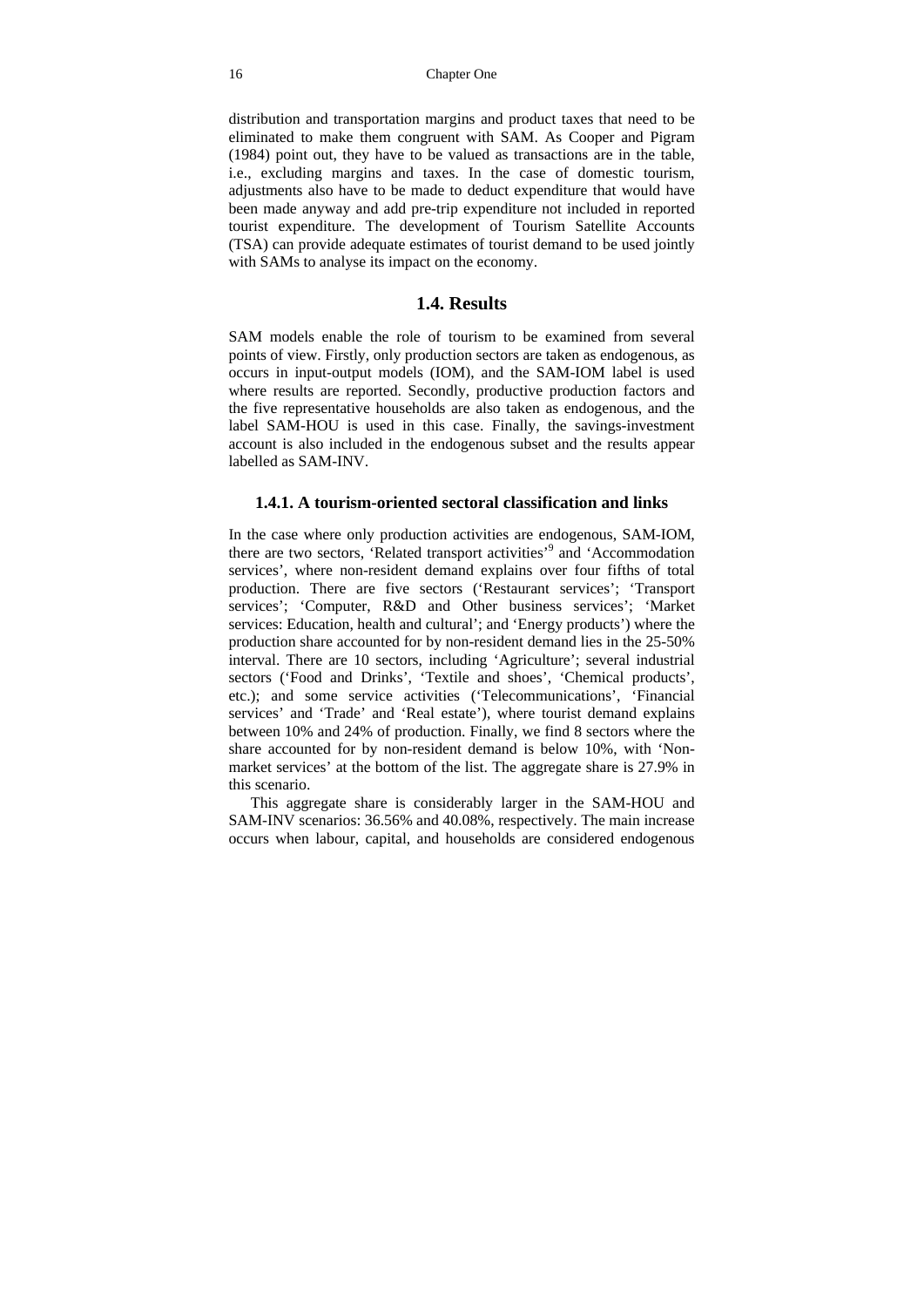and the induced effect of non-resident demand on domestic consumption is taken into account. Highly tourism-oriented sectors such as 'Related transport activities' and 'Accommodation services' record small changes, but most sectors' shares – including conventional tourist sectors such as 'Restaurant services' as well as many industrial and service sectors – undergo substantial increases (10-15 percentage points). In the light of these results, it seems safe to conclude that tourism accounts for approximately 40% of production in the BI economy.

As is well known, sectoral output multipliers are obtained by adding the column entries of the generalised multipliers matrix (GMM) and can be interpreted as the effect of adding one extra-unit of final demand to any given sector. In the SAM-IOM scenario, the sectors with the largest pulling index are 'Related transport activities' (2.3213) and 'Construction' (2.0764) followed by some industrial and agricultural sectors. 'Accommodation services' have a relatively low value (1.4619). The ranking, however, undergoes significant changes when labour and capital, households, and savings-investment accounts are endogenous. In the two alternative scenarios, SAM-HOU and SAM-INV, 'Restaurants', 'Related Transport' and 'Accommodation services' are among the sectors with the largest pulling index.

Demand multipliers, obtained by adding the rows entries of the GMM, indicate the impact on each sector of a uniform expansion of demand. In the SAM-IOM, the largest pushing index corresponds to 'Trade' (3.4799), 'Computer, R&D and other business services' (2.5365) and 'Transport services' (2.0995), indicating the importance of these sectors for the rest of the economy. In the two other cases, SAM-HOU and SAM-INV, the production accounts most affected by a uniform expansion of demand appear to be 'Trade', 'Foods and drinks', 'Financial services', 'Real Estate' and 'Computer, R&D and other business services'. 'Construction' has the largest index in the SAM-INV scenario. Among the nonproduction accounts, working households, labour, and capital show the largest figures.

The multiplier analysis is summed up by the Rasmussen indices<sup>10</sup> that define key sectors, i.e., whose demand and output multipliers exceed the all-sectors average. In the SAM-IOM model, the key sectors are 'Transport services', 'Construction', 'Wood, paper, cement, glass, ceramic articles' and 'Real Estate'. In the SAM-HOU model, it turns out that the subset of key accounts include 'Trade', 'Real Estate' and 'Restaurant services' among the production sectors and 'Housing, water, electricity, gas and other fuels', 'Labour', and 'Working households' among the other accounts. Finally, the key sectors in the SAM-INV scenario include, in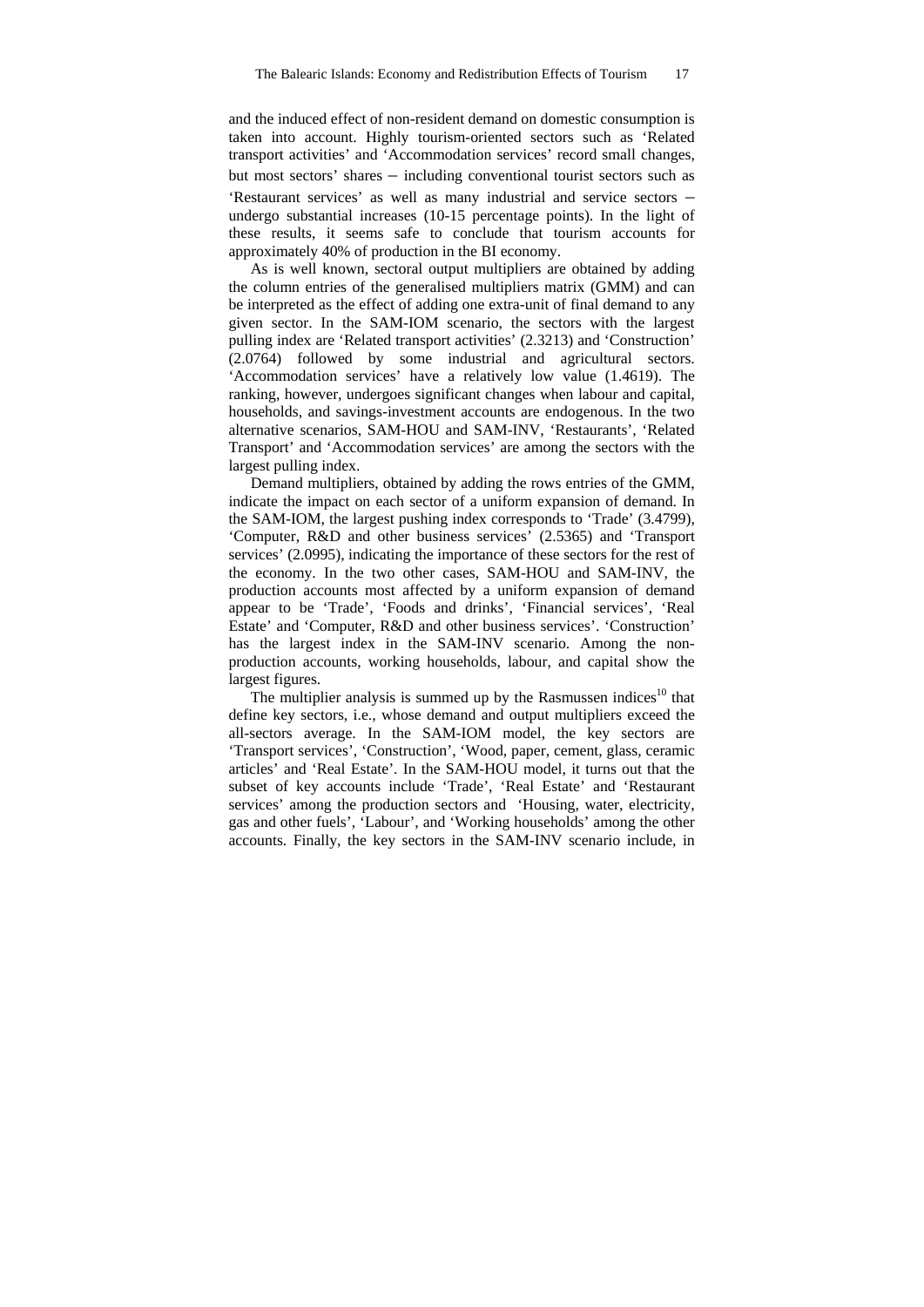addition to those already mentioned, the 'Capital' and 'Savingsinvestment' accounts.

#### **1.4.2. The weight of tourism and the impact of tourism growth**

We have already shown the sectoral and aggregate production shares accounted for by non-resident demand. This information is completed in Table 1.1 which provides aggregate value-added, employment and import shares accounted for by tourist demand.<sup>11</sup>

**Table 1.1 – Gross value-added, employment and imports accounted for by non-resident demand (2004)** 

|                | Gross value-<br>added $(000 \oplus$ | $\frac{0}{0}$ | Gross<br>wages<br>(000) | $\%$  | Imports<br>$(000\oplus$ | $\%$  |
|----------------|-------------------------------------|---------------|-------------------------|-------|-------------------------|-------|
| SAM-IOM        | 4.884.203                           | 27.90         | 105.568                 | 23.16 | 2.194.594               | 20.85 |
| <b>SAM-HOU</b> | 6,399,013                           | 36.56         | 146,679                 | 32.18 | 3,364,216               | 31.96 |
| <b>SAM-INV</b> | 7,015,367                           | 40.08         | 165,390                 | 36.28 | 3,816,753               | 36.26 |
| Economy        | 17,504,442                          |               | 455,862                 |       | 10.527.248              |       |
| total          |                                     |               |                         |       |                         |       |

The results of these simulations show the enormous weight of tourism in the main macroeconomic variables: value-added, gross wages, and imports of goods and services. In the SAM-HOU scenario, i.e., when household consumption is endogenous 36.56% of gross value-added generated in the economy is due to non-resident consumption. Since the share of gross wages in value-added is smaller than the gross operating surplus share, the share of gross wages accounted for by tourist expenditure is a bit lower – 32.18%. It can also be seen that almost one third of imports (31.96%) go to satisfying non-resident demand.

Given the paramount importance of tourism in the BI economy, it is worth estimating the contribution tourism has made to economic growth over the last four years. International tourist arrivals resumed growth in 2009 after a decade of stagnation and recession. International visitors increased from 9,037,000 in 2009 to 11,111,300 in 2013 and non-resident expenditure also jumped from 8,790 million euro in 2009 to an all-time peak of  $10,671$  million euro in  $2013$ <sup>12</sup> Taking into account that the accumulated growth of the CPI was 8.9% in those years, we assume that tourist expenditure in real terms grew approximately 12.5% over the fouryear period.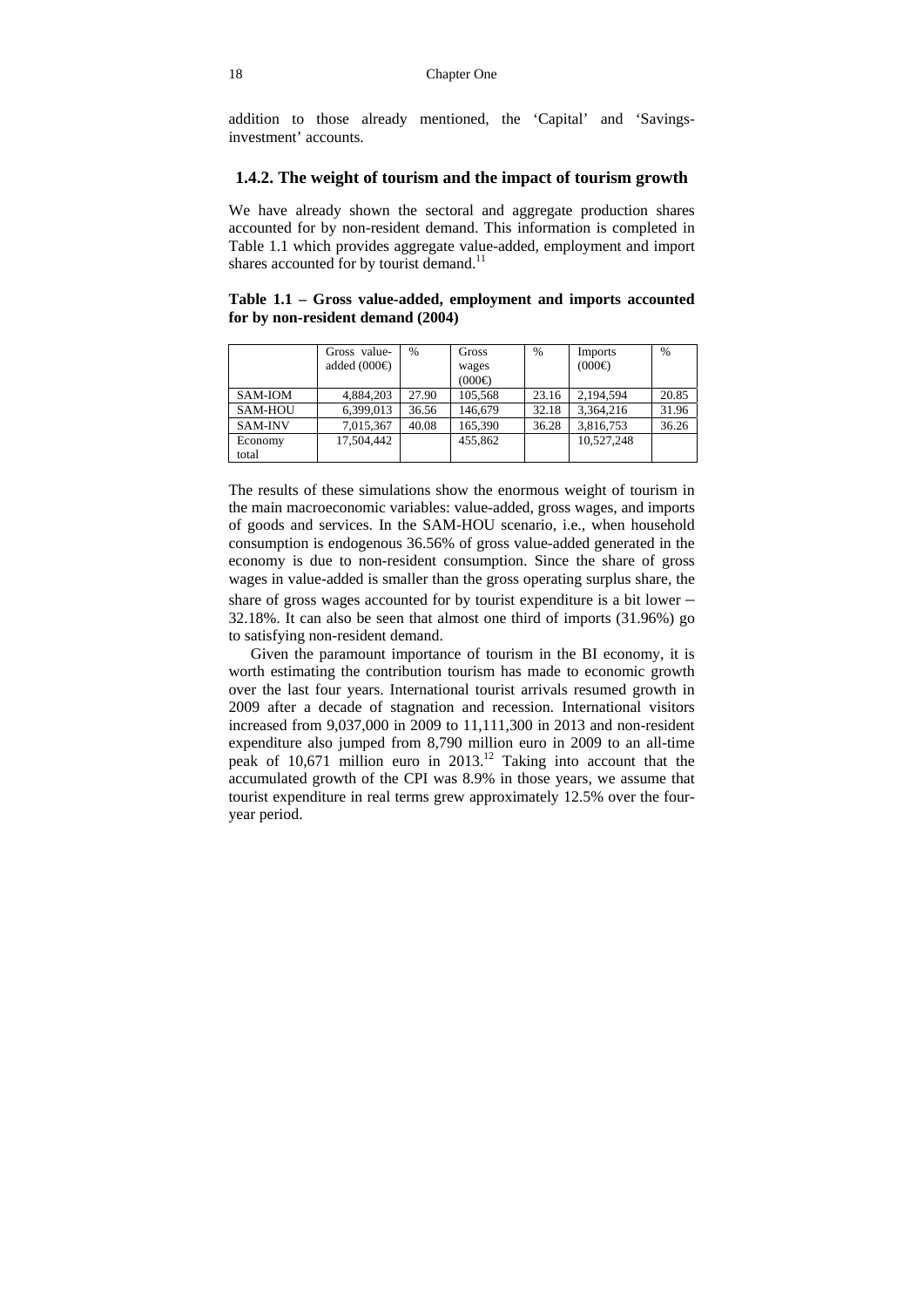Now we analyse the effects of simulating a 12.5% increase in tourist expenditure in the three scenarios. In the SAM-IOM scenario, service sectors such as 'Accommodation' and 'Travel services', aimed at satisfying non-resident demand, achieve increases of over 10%. The increase in other tourist oriented sectors such as 'Transportation services' and 'Restaurant services' is over 5%, and in 'Market services' is 4.36%. It is interesting to note that while the former are almost unaffected when domestic households are endogenous (model SAM-HOU) the impact is substantial in the other three sectors. In this scenario, the increase in working households' income is 3,7% and the effects on many other sectors of the economy ('Products of agriculture', 'Electricity, water and gas', 'Energy products', 'Foods and Drinks', 'Motor vehicles', 'Telecommunication services', 'Financial Services', 'Real Estate', etc.) is quite substantial. In the SAM-INV scenario, savings-investment increases 2.31%.

#### **1.4.3. Redistribution effects of tourism**

As indicated in Section 3, exogenous injections do alter the relative position of endogenous accounts. Positive entries,  $r_{ii} > 0$ , in column *j* of the (normalised) redistribution matrix *R* indicate the accounts whose relative income increases (the winners) while negative entries,  $r_{ii} < 0$  are those that undergo a relative income loss (losers) after an exogenous unitary injection to account *j*. Total redistributed income (TRI) is defined as the sum of all positive entries (equal to minus the sum of all negative entries). The weighted sum of row entries, on the other hand, shows the effects of an exogenous injection allocated between all endogenous accounts using sectoral weights calculated as the ratio of each entry in the exogenous accounts to the total. In the results presented below, all accounts are endogenous (model SAM-INV) except non-resident consumption, government consumption, and exports, which are exogenous.13

An exogenous unitary injection into, let us say, sector 1 ('Products of agriculture, hunting, forestry and fishing') has a total impact of 2.387, with 1.07 corresponding to sector 1 and 1.317 to the indirect and induced effects on the other 23 sectors. Sector 13 ('Trade'), in this case, with an absolute increase of 0.229 units is the most benefited by the exogenous injection. The normalised redistribution matrix shows that the only two sectors whose relative income increases are those with positive entries, sector 1, 1.0252 (86.94%) and sector 13, 0.1540 (13.06%). Total redistributed income, 1.1792, is the sum of all positive entries.

Tourism oriented sectors, such as 'Related transport activities' (17), 'Accommodation services' (14), 'Restaurant services' (15) and 'Transport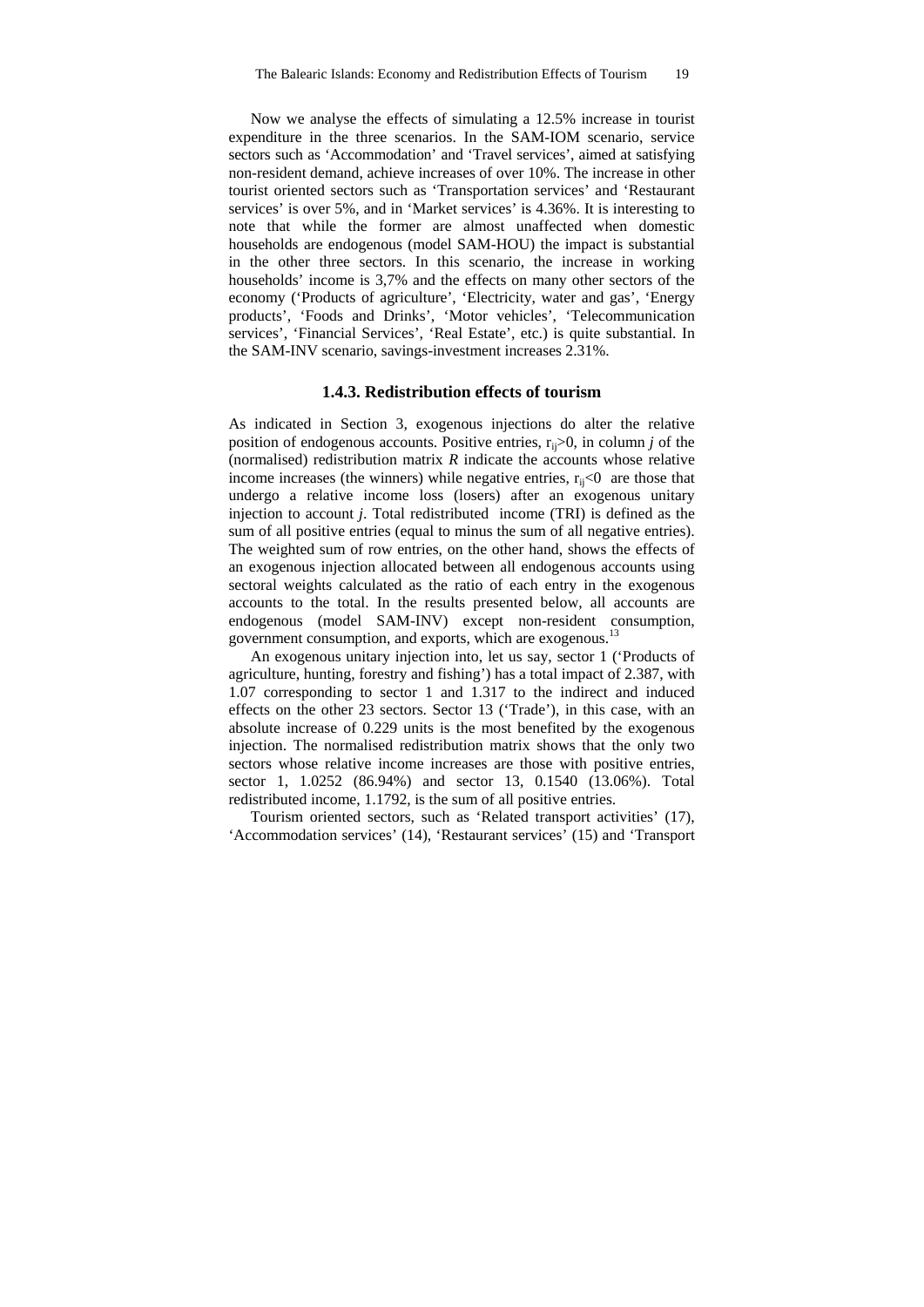services' (16), record larger than average impacts (2.2674). The income redistribution matrix also indicates that the amount of income redistributed is larger than average in 'Related transport activities' (1.2678) and 'Transport services' (1.1213). Sectors that improve their relative position as a result of exogenous injections into tourist oriented sectors are 'Products of agriculture, hunting, forestry and fishing' (1), 'Electricity, water and gas' (2), 'Energy products and petroleum' (3), 'Food and drinks' (5), 'Motor vehicles and trailers' (10) and 'Other personal services' (24). Injections directed to 'Related transport activities' (17) do also improve the relative position of other highly touristic sectors such as 'Accommodation services' (14) and 'Transport services' (16).

If we consider the GMM submatrix for labour and capital, the two production factors in the model, absolute impacts of exogenous injections directed to highly touristic sectors such as 'Accommodation services' (14), 'Restaurant services' (15) and 'Related transport services' (17) have powerful effects on total labour and capital income. Only the effects of injections directed to 'Other personal services' (24), 'Trade' (13), 'Nonmarket services' (23) and 'Real Estate' (20) are comparable to them. However, the relative position of labour worsens when injections are directed to most service sectors, including the five highly touristic sectors.<sup>14</sup> On the contrary, injections directed to most non-service sectors, including manufacturing sectors and 'Construction' improve the relative position of labour, with the exception of 'Agriculture, forestry, hunting and fishing'.

Finally, we study the absolute impact of injections on the five households included in the model. Of course, all households record positive impacts although there are significant differences depending on the sector the injection goes into. In the case of highly touristic sectors, the largest impacts occur when the injection goes into 'Accommodation services' and 'Restaurant services'.

As expected, around 80% of the total injection into households goes into 'Working' households, no matter whether the injection is allocated using average weights or non-resident consumption weights. More surprisingly, perhaps, 'Retired' households account for 14.5% of the total impact in both cases too. The apparent paradox is resolved when one takes into account that capital income is important for retired people. Thus, although government financed retirement pensions are kept constant in this scenario, injections boost capital income and the disposable income of retired households. Nevertheless, the results included in the redistribution matrices indicate that only 'Working' households and 'Households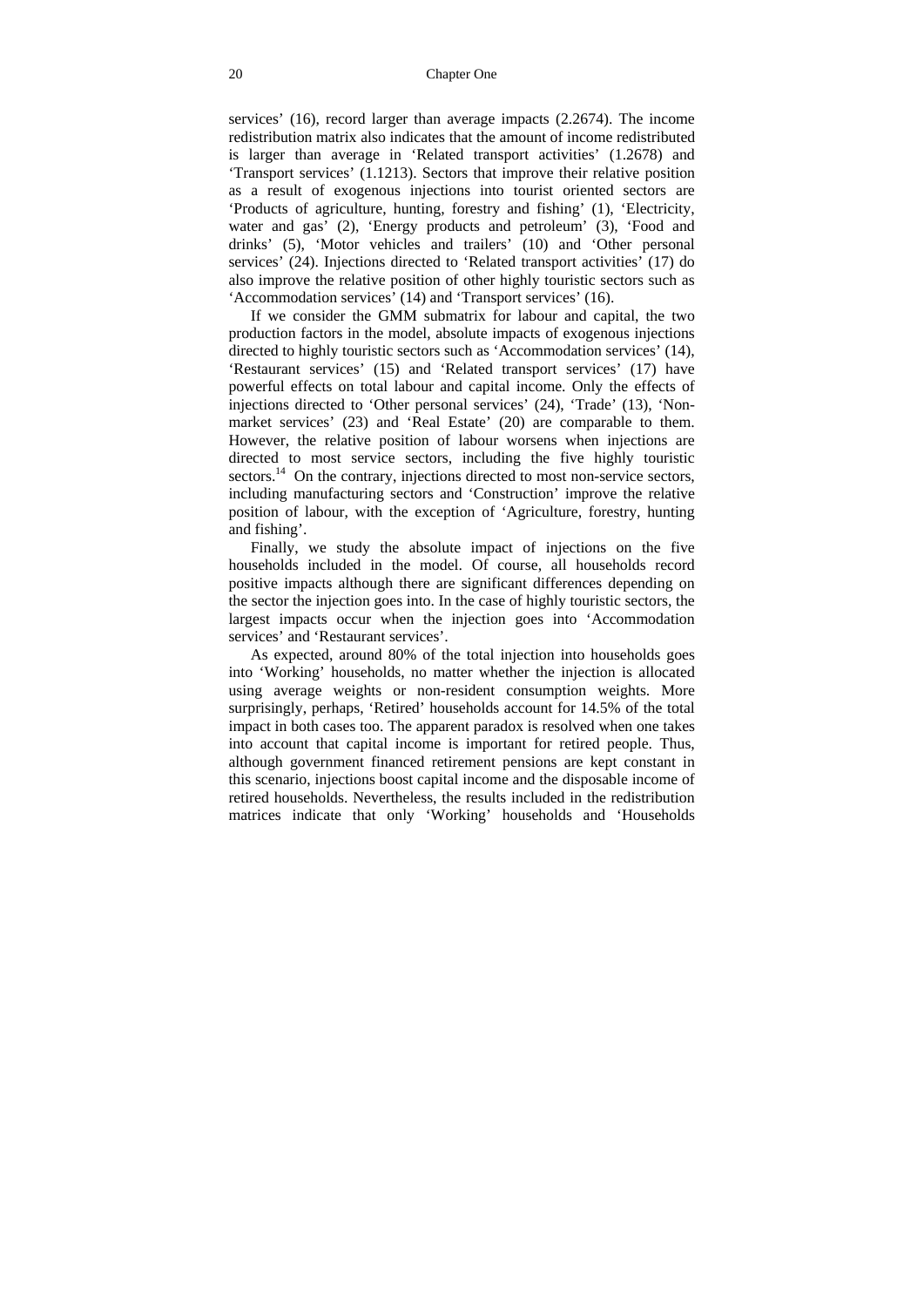temporarily out of work' improve their relative income. This result is independent of the sector the injection goes into.

#### **1.5. Conclusion**

This chapter presents the first social accounting matrix of the Balearic Islands for 2004 with several households and capital goods. The matrix was constructed by the authors using the input-output framework and the (incomplete) regional accounts published by the BI Autonomous government for 2004. Further information on household characteristics, consumption patterns, and asset holdings was provided by the subsample of households in the National Continuous Budget Survey (INE, 2004) living in the BI. Unfortunately, the small number of households living in the BI made it impossible to draw a finer disaggregation of domestic consumers. Finally, a consistent square SAM was calculated using the Robinson et al. (2001) Cross Entropy Method.

The SAM-04 was used to specify three SAM models numerically. In the SAM-IOM, only the 24 production activities are endogenous. In the SAM-HOU, factor accounts and domestic consumers are also endogenous. Finally, in the SAM-INV model the savings-investment account is added to the endogenous accounts.

The estimates derived using the SAM-INV model indicate that nonresident consumer demand accounts for 40.08% of gross value-added, 36.28% of employment and 36.26% of imports. There are, of course, large differences as to the importance of non-resident consumption in production activities. For those we call highly touristic sectors – 'Accommodation services', 'Restaurant services', 'Transport services', 'Related transport services' and 'Market services: Education, health and cultural' – the role of tourist demand is overwhelming. An interesting finding is that the figures obtained with the SAM-HOU model are quite close to those derived by Polo and Valle (2011) with an extended IO model. It is reassuring for researchers that do not have the data required to construct a SAM on hand.

The results obtained with the generalised multiplier matrix indicate that only 'Related transport services' and 'Transport services' have above average backward linkages in the SAM-IOM. However, other tourist oriented sectors such as 'Accommodation services' and 'Restaurant services' are pulling sectors when consumption and investment are endogenous (SAM-HOU and SAM-INV models), reflecting the importance of the income generated in sectors oriented to satisfying nonresident demand. On the other hand, only 'Related transport services'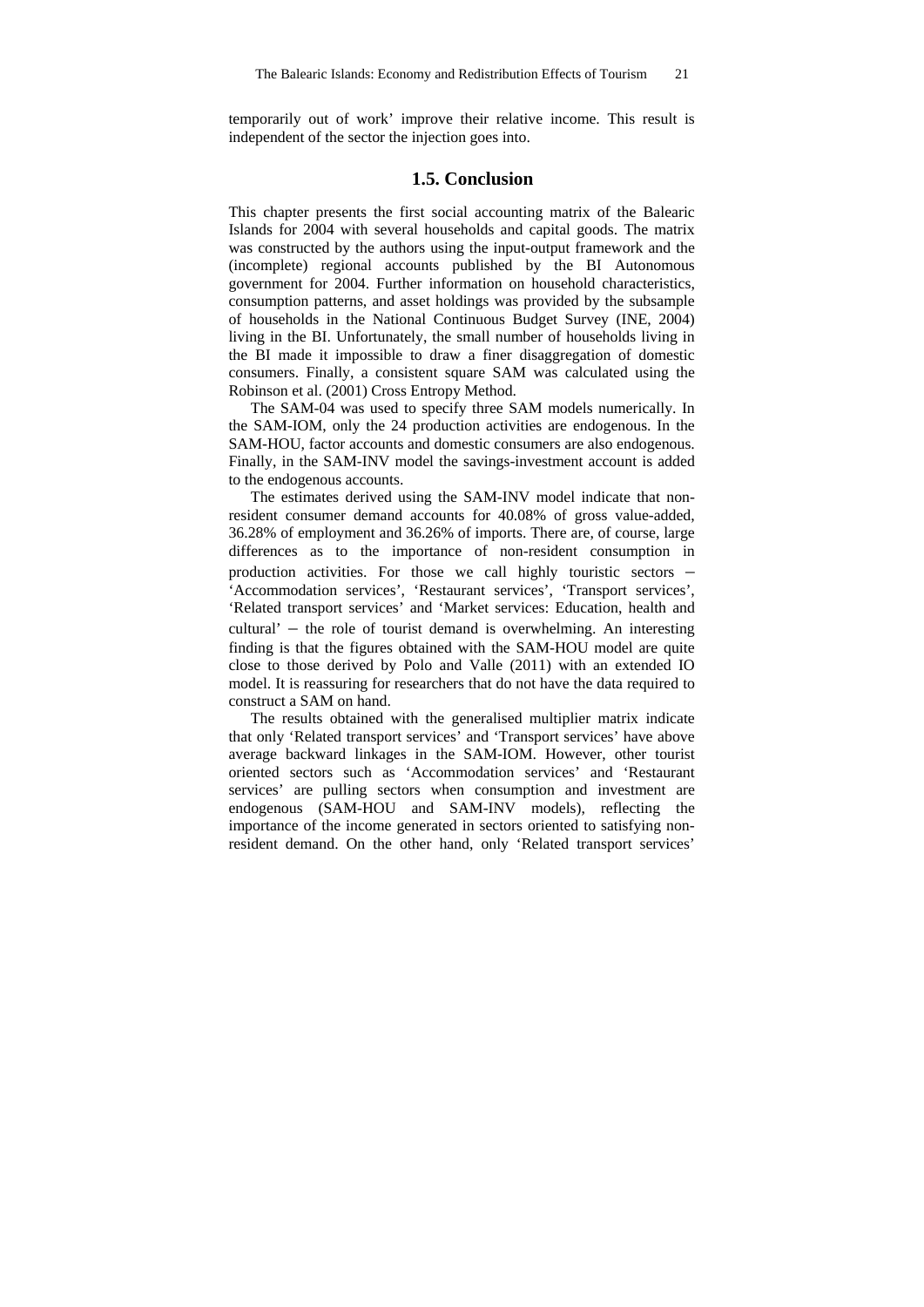among the highly touristic sectors has above average forward linkages. In other words, tourist oriented sectors are key to other sectors in the more encompassing models but their activity (except for Restaurants) is not triggered by uniform injections.

International arrivals and total expenditure resumed growth in 2009. We estimate that non-resident expenditure might have increased by 12.5% in real terms over the four year period. It turns out that an impact of this size should have increased production, gross value-added, and employment in most sectors, particularly in highly touristic sectors. In the more encompassing model, SAM-INV, the increase in total production in highly tourism-oriented sectors such as 'Related Transport services' and 'Accommodation', exceeds 10%, whereas in 'Restaurant services', 'Transport services', and 'Market services' it is over 6%. For most sectors, the impact is between 2 and 6%. At any rate, there is a large, positive impact that has somewhat softened the negative impact of the Great Recession.

Injections accruing to tourism-oriented sectors also have impacts on incomes and relative incomes. In general, the redistribution matrices presented in this chapter indicate that injections into one sector have positive impacts on the others, but rarely improve the relative income of sectors other than the one receiving the injection. In the case of injections into the five highly touristic sectors, the accounts that improve their relative position are 'Products of agriculture, hunting, forestry and fishing', 'Electricity, water and gas', 'Energy products and petroleum', 'Food and beverages', 'Chemical products', and 'Motor vehicles and trailers'. Injections into 'Related transport services' also increase the relative position of 'Accommodation services' and 'Transport services'.

It also appears that injections into highly touristic sectors improve the relative position of capital versus labour. It should be said that this feature also occurs with other service sectors. Clearly, an injection allocated using non-resident consumer weights is far more favourable to capital than an injection allocated using average final demand weights. Finally, injections directed into the 24 productive activities do improve the relative income of 'Working' and 'Employed temporarily absent' households. In this case, there are no significant differences between highly touristic sectors and other sectors. Of course, these results should be interpreted cautiously: they do not mean that injections do not raise labour and other household ('Unemployed', 'Retired' and 'Non-economic activity, 'Unable to work') income, but simply that the impact is not large enough to improve their relative incomes.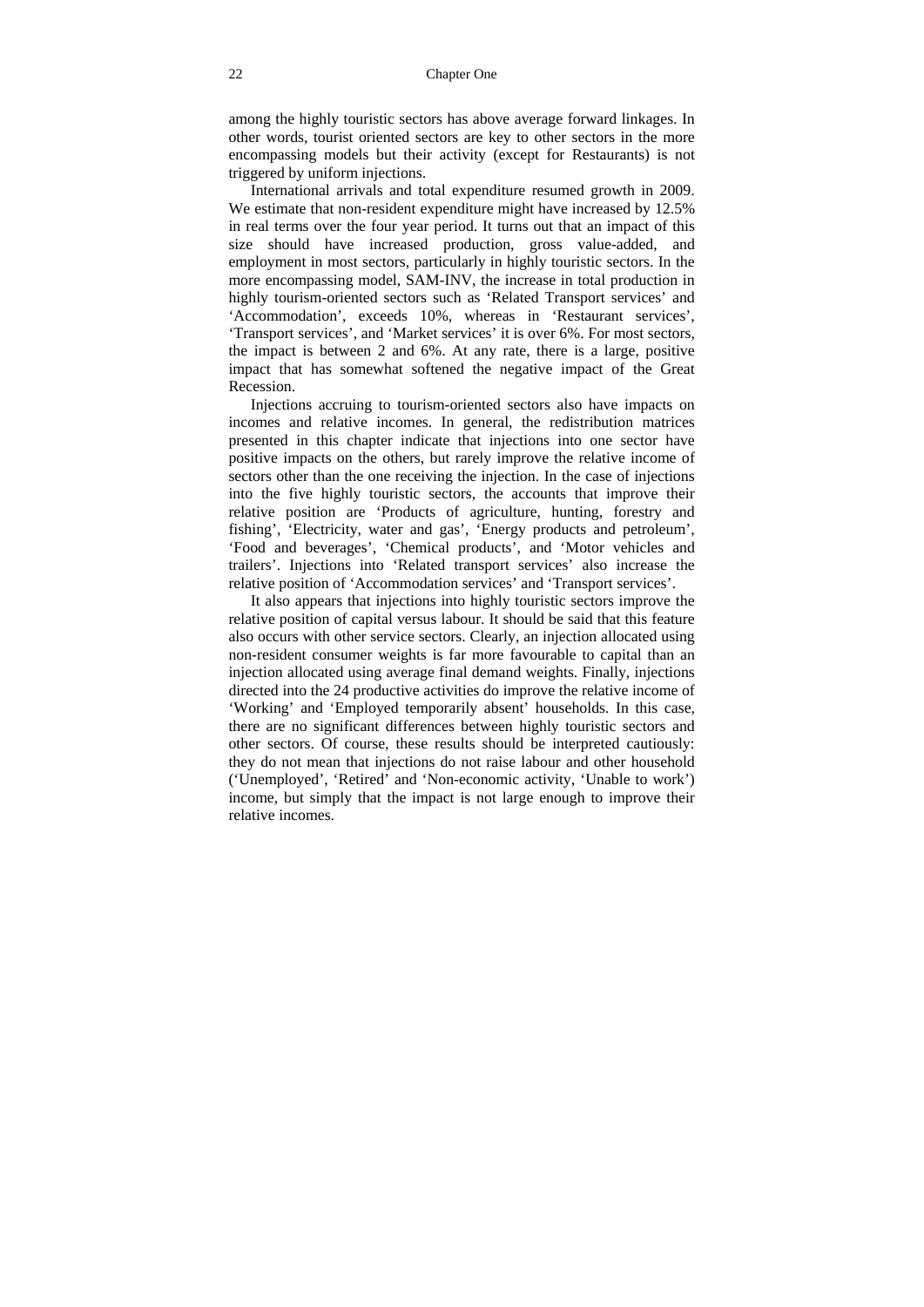Tourism has played and continues to play a key role in the Balearic economy and more attention should be paid by regional authorities to collecting more accurate, disaggregated data on both international and domestic non-resident consumers. In order to improve the disaggregation of households presented in this chapter, we also encourage the Autonomous government to compile its own information on domestic households to improve the reliability of data on household consumption patterns, the state of the labour market, and sources of income. Moreover, it would be very helpful for researchers to have a complete set of regional accounts and periodic input-output tables.

#### **References**

- Archer, B.H. (1978). Domestic tourism as a development factor. *Annals of Tourism Research*, 5(1), 126-141.
- —. (1982). The value of multiplier and their policy implications. *Tourism Management*, 3(4), 236-241.
- Cooper M.J., & Pigram, J.J. (1984). Tourism and the Australian economy. *Tourism Management*, 5(1), 2-12.
- EGATUR (2014). *Encuesta de gasto turístico*. Instituto de Estudios Turísticos (IET). Madrid
- FRONTUR (2014). *Movimientos turísticos en frontera*. Instituto de Estudios Turísticos (IET). Madrid.
- Henry, E.W., & Deane, B. (1997). The contribution of tourism to the economy of Ireland in 1990 and 1995. *Tourism Management*, 18(8), 535-553
- INE (2004). *Household continuous budget survey*. Madrid.
- Jones, S. (2007). A economia de turismo em Moçambique: tamanho, impacto, e implicaçoes. DNEAP Discussion Paper 55P, Direcçao Nacional de Estudos e Análise de Políticas, Ministério de Planificaçao e Desenvolvimento, República de Moçambique.
- —. (2010). The economic contribution of tourism in Mozambique: insights from a Social Accounting Matrix. *Development Southern Africa*, 27(5), 679-696.
- McCool, C., Thurlow, J., & Arndt, C. (2009). Documentation of Social Accounting Matrix (SAM) development. In C. Arndt & F. Tarp (eds.). *Taxation in a low income economy: The case of Mozambique*. London: Routledge.
- Polo, C., & Valle, E. (2007). Un análisis estructural de la economía balear. *Estadística Española*, 49(165), 227-257.